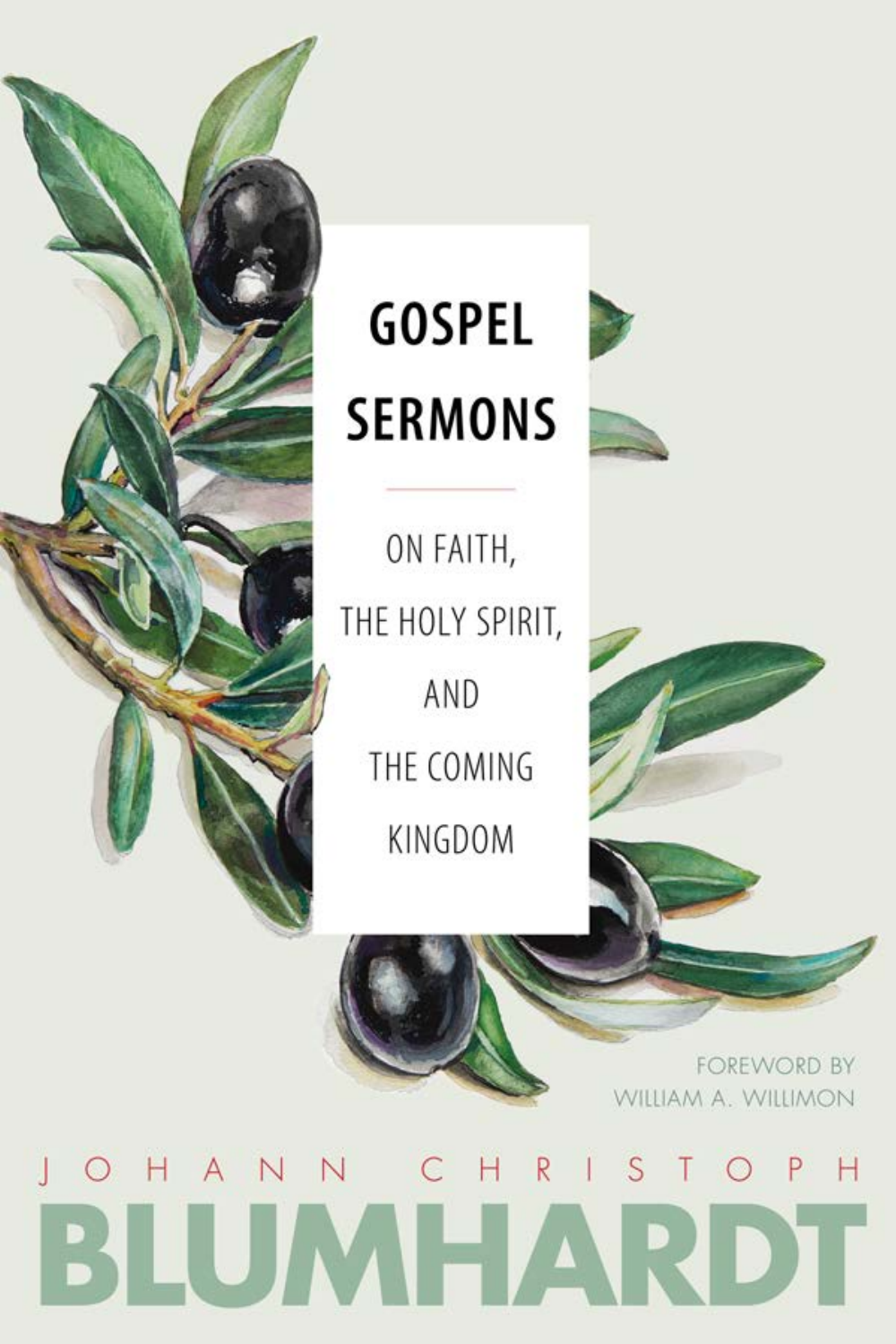## **Gospel Sermons**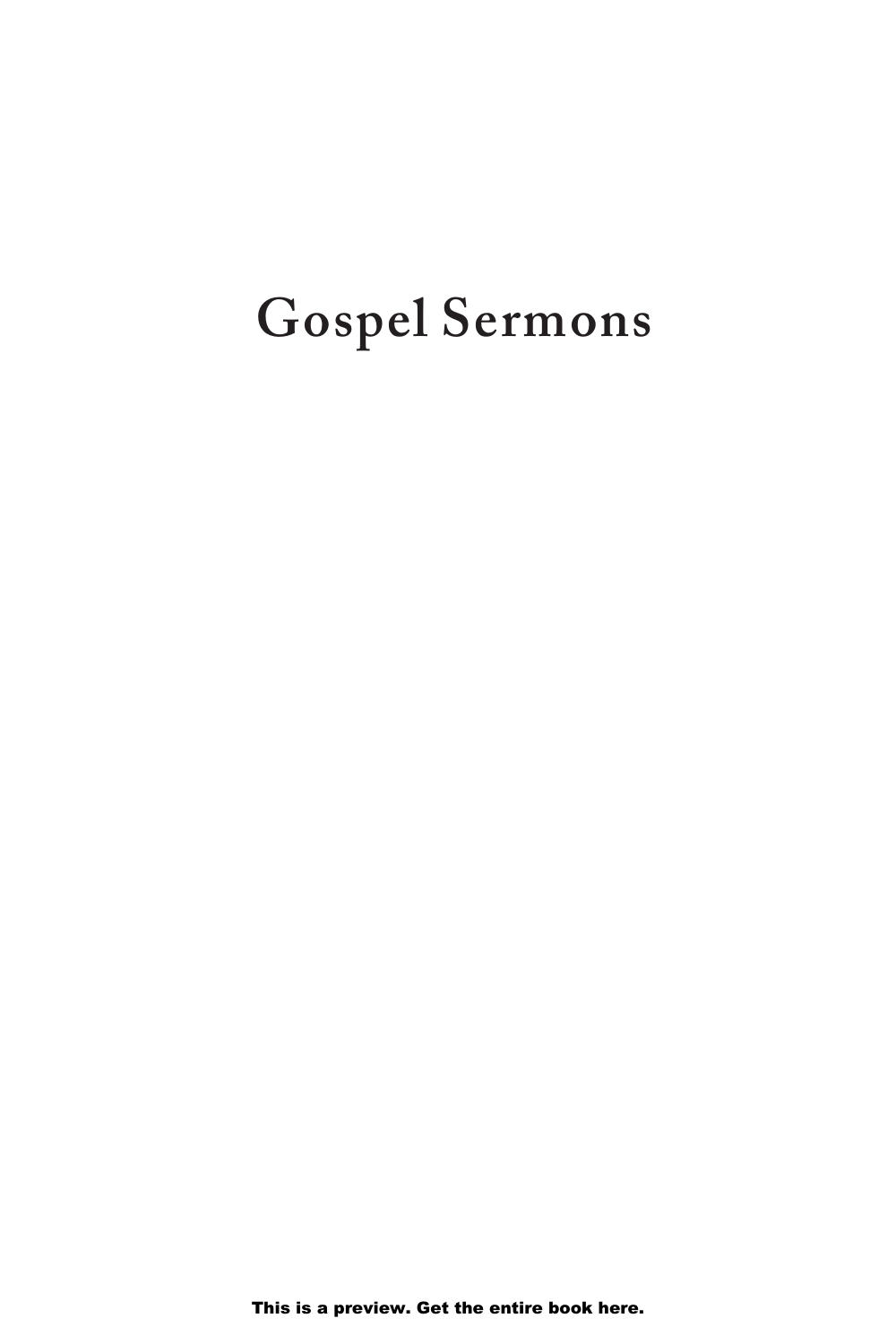

Johann Christoph Blumhardt (1805–1880)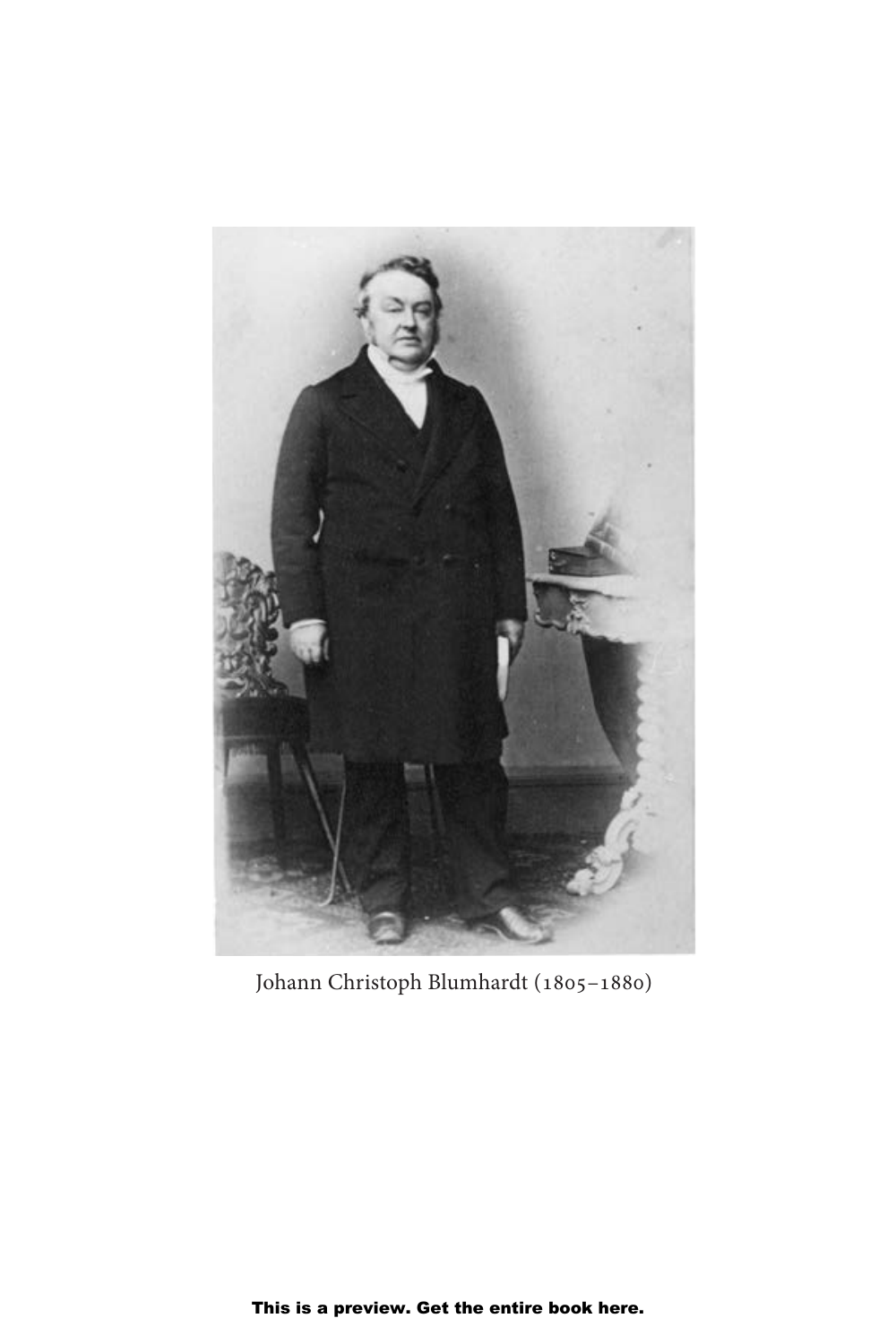## *The Blumhardt Source Series*

Christian T. Collins Winn and Charles E. Moore, editors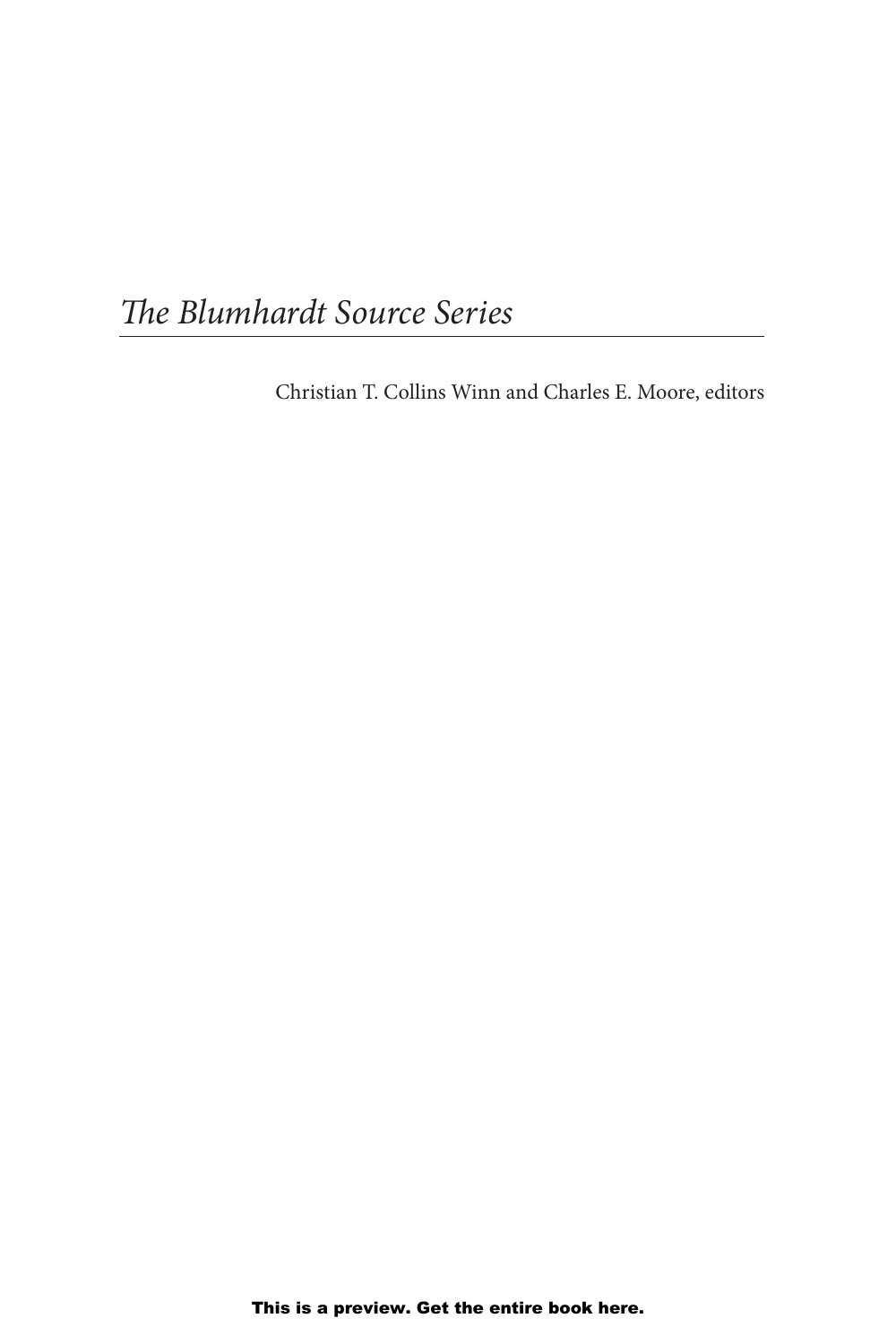## **Gospel Sermons**

*On Faith, the Holy Spirit, and the Coming Kingdom*

By JOHANN CHRISTOPH BLUMHARDT

> Foreword by WILLIAM A. WILLIMON

> Translated by JÖRG & RENATA BARTH

Edited by CHRISTIAN T. COLLINS WINN & CHARLES E. MOORE

PLOUGH PUBLISHING HOUSE

This is a preview. Get the entire book here.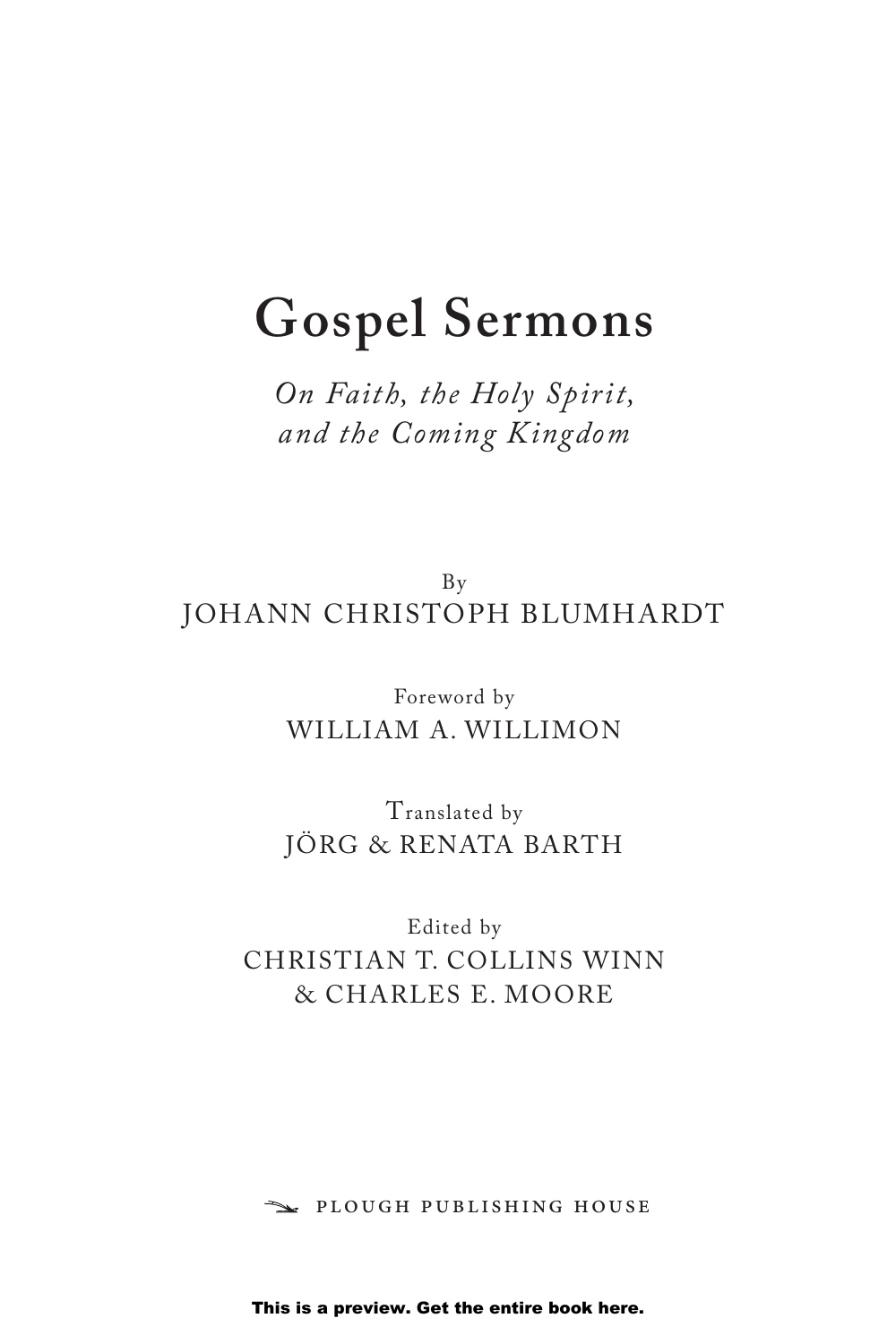Published by Plough Publishing House Walden, New York Robertsbridge, England Elsmore, Australia www.plough.com

Copyright © 2017 by Plough Publishing House. All rights reserved.

Translated from Johann Christoph Blumhardt, *Die Verkündigung* (Zürich: Gotthelf-Verlag, 1948).

isbn: 978-0-87486-245-4 23 22 21 20 19 1 2 3 4 5 6 7 8

A catalog record for this book is available from the British Library. Library of Congress Cataloging-in-Publication Data

Names: Blumhardt, Johann Christoph, 1805-1880, author. | Collins Winn, Christian T., editor. | Moore, Charles E., 1956- editor.

Title: Gospel sermons : on faith, the Holy Spirit, and the coming kingdom / by Johann Christoph Blumhardt ; foreword by William A. Willimon ; translated by Jörg & Renata Barth ; edited by Christian T. Collins Winn & Charles E. Moore.

Other titles: Sermons. Selections. English

Description: Walden NY : Plough Publishing House, 2019. | Series: Blumhardt series | Originally published: Eugene, OR : Cascade Books, 2017.

Identifiers: LCCN 2019019178 | ISBN 9780874862454 (pbk.)

Subjects: LCSH: Bible--Sermons.

Classification: LCC BX8080.B615 A5 2019 | DDC 252/.041--dc23

LC record available at https://lccn.loc.gov/2019019178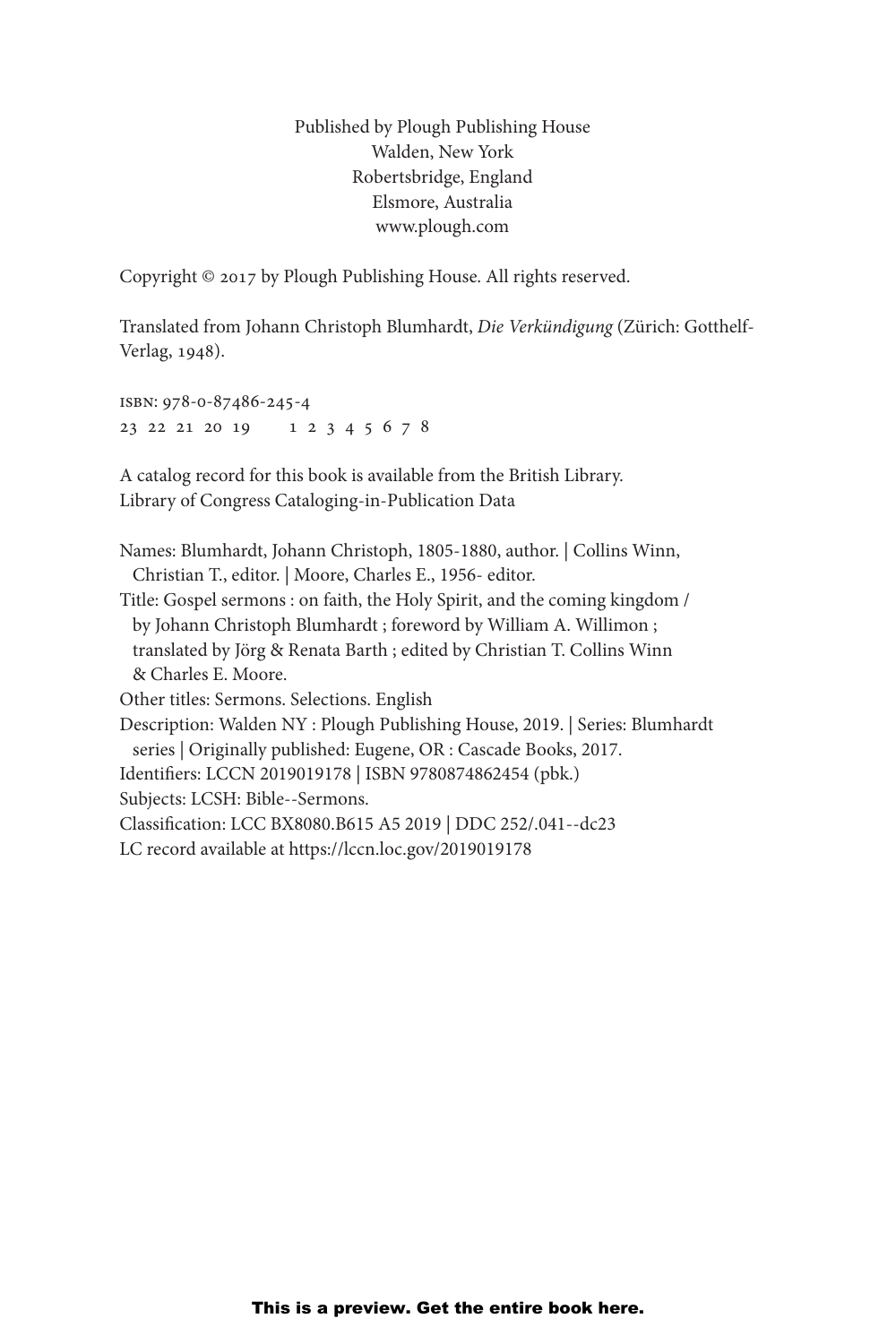Dedicated to Johann Christoph Arnold *Faithful shepherd and minister of God's peace* John 14:27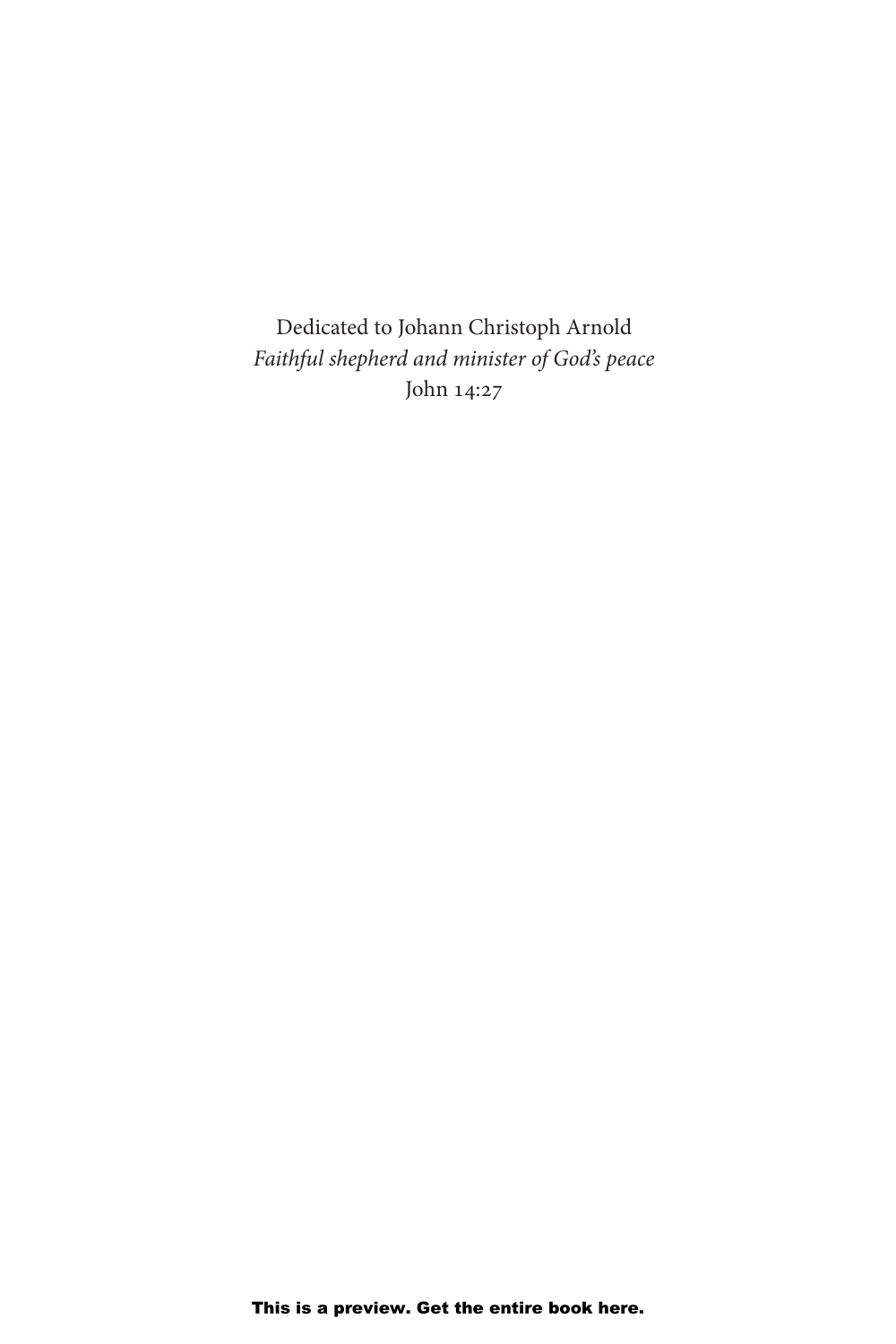*Series Foreword by Christian T. Collins Winn and Charles E. Moore* | xiii *Foreword by William A. Willimon* | xv *Acknowlegments |* xix *1887 Introduction to the Gospel Sermons by Christoph Friedrich Blumhardt* | xxi

#### **PART I: JESUS CHRIST**

Section 1: The Redeemer

Sonship with God—Galatians 3:26 | 5 Forgiveness of Sins—Matthew 9:2 (Mark 2:5) | 7 Concerning the Spirit of Sickness—Luke 13:10–17 | 9 The Son's Love—John 15:9  $\vert$  17 Honor the Son!—John  $5:23 \mid 19$ The Legacy of the Departing Savior—Luke 24:48–53 | 21 Free from Sins—John 8:24 | 27 The Exalted Jesus—Acts 5:30–31 | 28

Section 2: The Christian Position

Into the Kingdom of Life—Colossians 1:12–14 | 33 Born of God—1 John 5:18  $\vert$  34 Conversion—Jeremiah 31:18 | 36 Joy in Zion—Isaiah 35:10 | 38 Live Not for Yourself!—2 Corinthians  $5:15 \mid 43$ Eyes Turned to the Lord—Psalm 123:2 | 45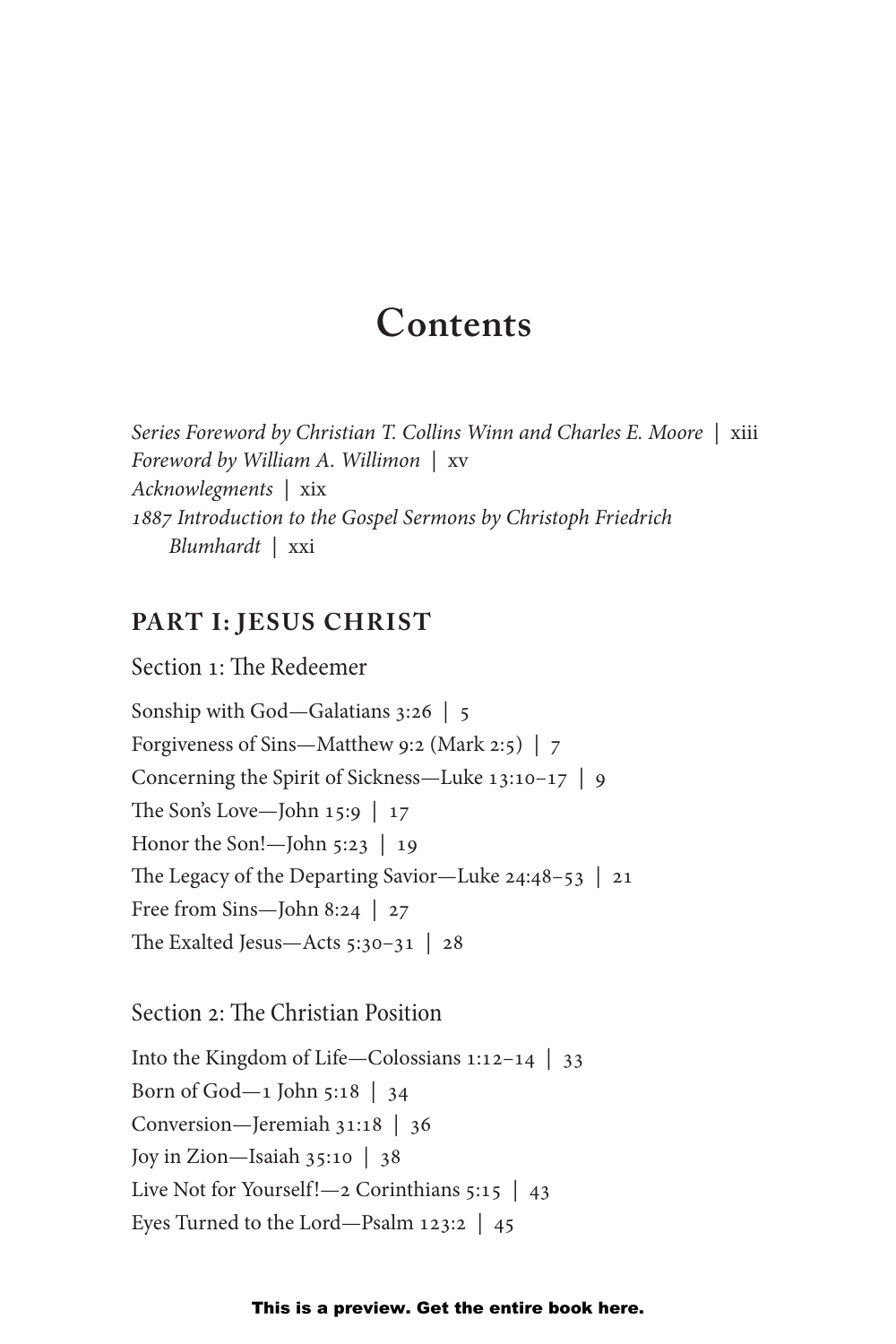Section 3: The Comfort of the Gospel Be Strong in the Lord—Ephesians 6:10 | 49 God's Mercy—Isaiah 57:18 | 51 Do Not Worry!—Psalm 55:22 | 53 God Is My Strength—Psalm 73:26 | 55 Praise Be to God!—2 Corinthians  $1:3-4$  | 57 The Lord: A God of Judgment—Isaiah 30:18 | 61 God's Goodness—Jeremiah 33:11 | 63

#### **PART II: THE PEOPLE OF GOD**

Section 1: The Church

The Great Flood of the Spirit—Isaiah 44:1–5 | 69 Rejoice!—Deuteronomy 32:43 | 73 The People of God's Inheritance—Deuteronomy 4:20 | 74 The Little Flock—Luke 12:32 | 76 The Strength of the Church—Joshua 1:5 | 78 Love for Jesus—John 14:21B | 80 The Saints—The Faithful—Psalm 31:23 | 81 Use Your Gifts for Others—1 Peter 4:10 | 83 May They Be One—John 17:22–23 | 85 God's Own People—1 Peter 2:9–10 | 88 The Bride—Psalm 45:10–11 | 90

Section 2: The Poverty of the Church

Be Sober and Awake!—1 Thessalonians  $5:6-8$  | 93 Concerning the Pitiful State of the Church—Isaiah 24:16 | 100 When the Lord Comes—Luke 18:8 | 109 God Answers Our Prayers—Mark 11:24 | 111 In God's Time—Psalm 69:13 | 112 Prayer and Supplication—Psalm 116:1–2 | 114 True Churches—Revelation 2:1 | 116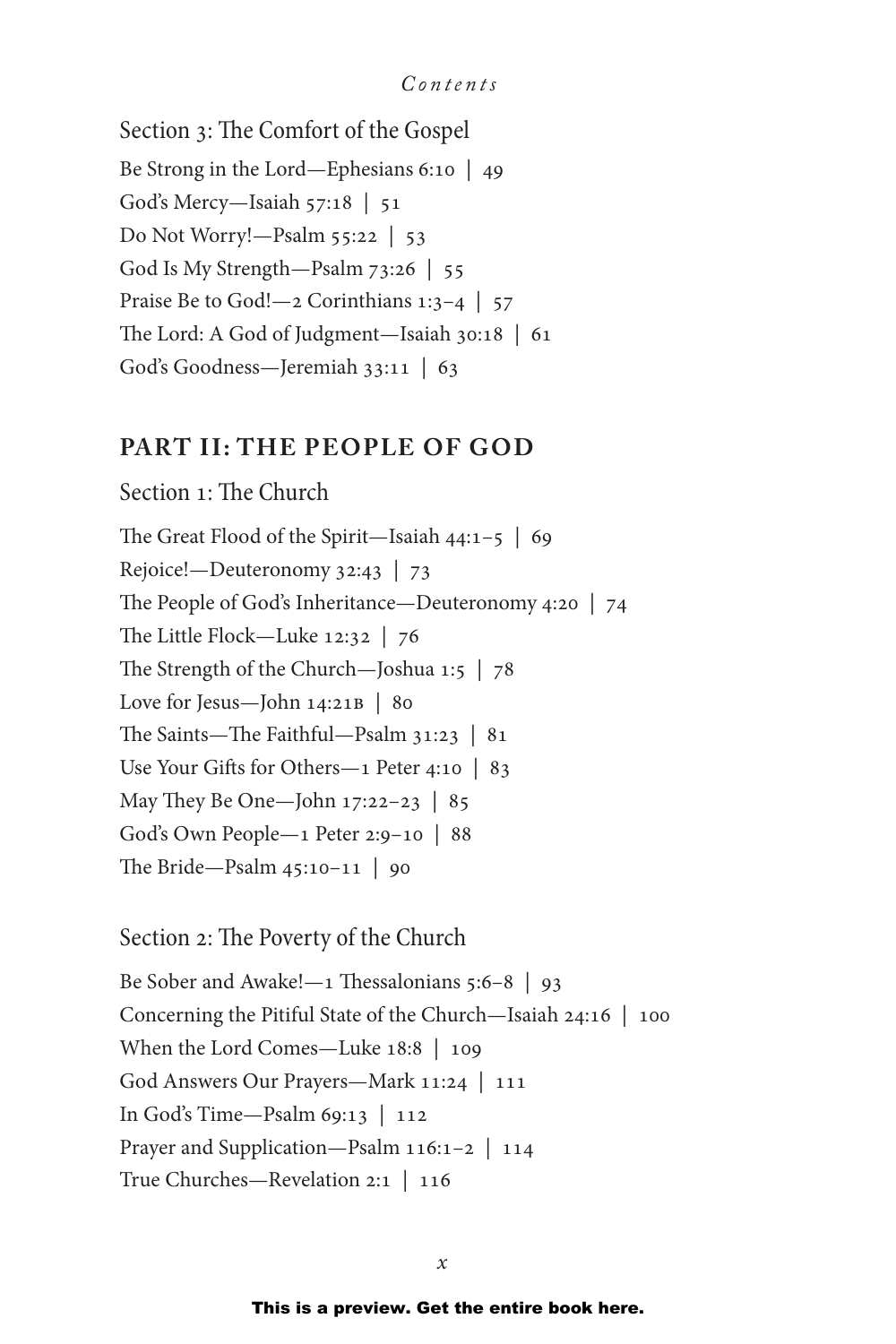God's Power in the Gospel—Luke 5:1–11 | 118 To Those Who Are Fainthearted—Isaiah 35:4 | 123 Blessed Is He Who Comes!—Matthew 23:39 | 125 The Greater Works—John 14:12 | 127 The Coming of Jesus—John 14:18 | 129 Increase Our Faith!—Luke 17:5 | 131

Section 3: The Cry of the Chosen People

Prepare the Way!—Isaiah 57:14 | 137 Without Ceasing—1 Thessalonians 5:17 | 138 The Lord, Our Father—Isaiah 63:16 | 139 The Lord, Teacher of the Gentiles—Jeremiah 16:21 | 141 The Cry for Help—Psalm 14:7 | 143 Lord, Have Pity!—Psalm 102:13 | 145 The Lord Answers Our Cries for Help—Isaiah 49:8 | 147 The Waiting of the Righteous—Luke 2:22–40 | 149 Vindicate Us from Our Adversary!—Luke 18:1–8 | 155

#### **PART III: THE RETURN OF CHRIST**

Section 1: Trust in the Promise

The Delay in the Coming of the Lord—Matthew 25:14-30 | 167 I Make All Things New—Revelation 21:4–5 | 173 Persevere!—Habakkuk 2:3 | 175 The Lord Is Faithful—Isaiah 62:1 | 176 The Lord Comes!—2 Peter 3:9  $\vert$  178 The Blossoming Desert—Isaiah 35:1–4 | 186 Hope—Romans 5:5 | 190 All the Earth Shall Be Filled with Glory—Numbers 14:20–21 | 192 The Right Hand of the Most High—Psalm 77:10 | 196 The Lord Looks Down from Heaven—Psalm 14:2–3 | 198 God's Great Compassion—Micah 7:19 | 200 Advent—Matthew 21:9 | 202

#### This is a preview. Get the entire book here.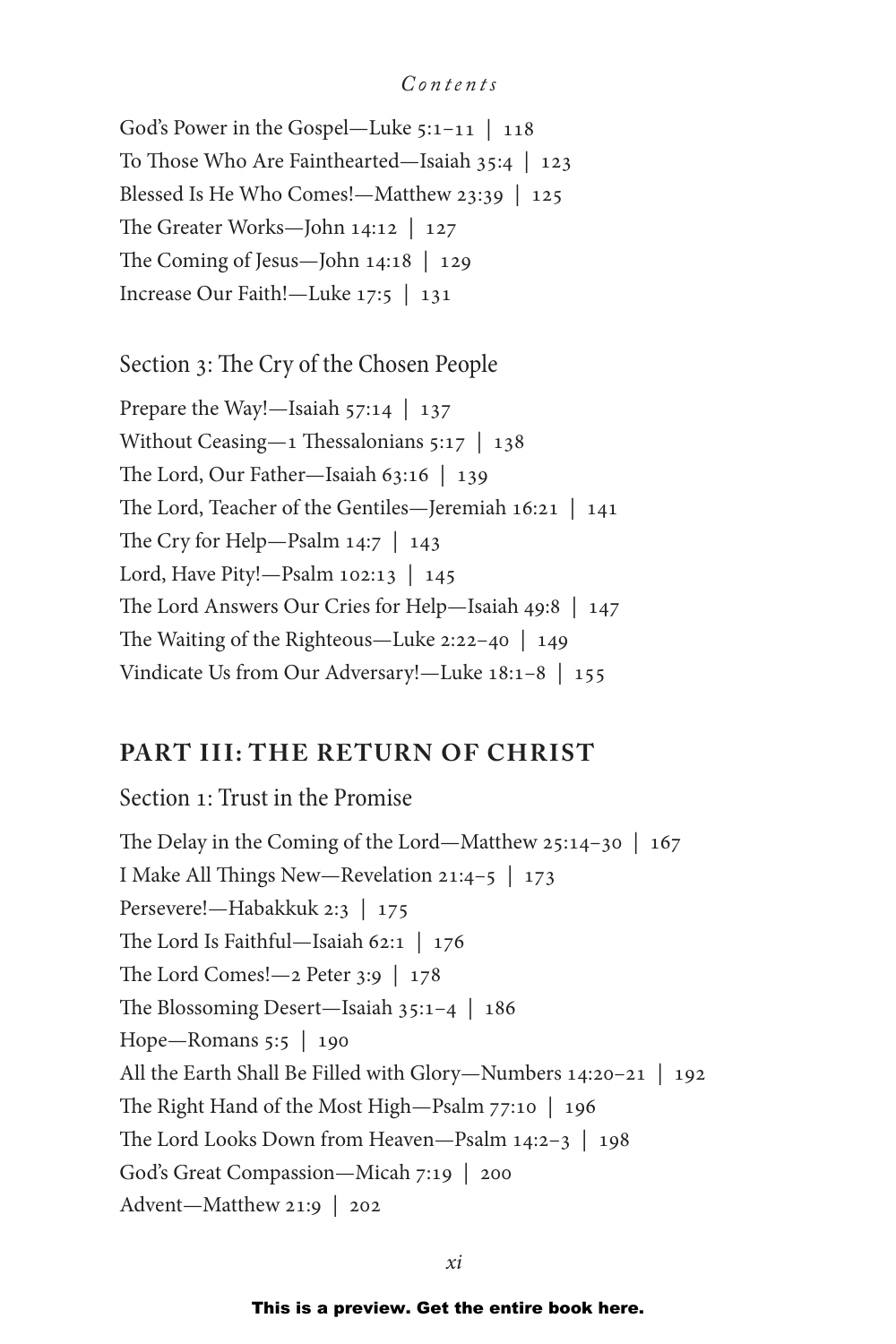The Branch of the Lord—Isaiah 4:2 | 204 Praise to the Coming One—Psalm 118:26 | 206 The Glory of the Lord—Isaiah 60:2 | 208 A Wholesome Shaking-Up!—Haggai 2:6–7 | 210 The Coming, Going, and Return of Jesus—Luke 17:20–25 | 212 The Help of God—Isaiah 55:8–9 | 217 The New Heart—Jeremiah 24:7 | 219 The Outpouring of the Spirit—Joel 2:28 | 221

#### Section 2: The Expectant Church

The Wise Men's Star—Matthew 2:1–12 | 225 The Presentation in the Temple—Luke 2:22–40 | 231 The Holy People—Daniel 7:27 | 237 The Salvation—Genesis 49:18 | 239 Hold Firmly To Expectation—Luke 12:36 | 240 Those Who Seek God—Psalm 69:6 | 241 Expect the Impossible—Genesis 18:14 | 243 Come, Lord Jesus!—Revelation 22:12–14, 16–17, 20–21 | 244 Watch! The Lord Will Come Soon!—Mark 13:33–37 | 249 When Will the Kingdom of God Come?—Luke 17:20–25 | 254 Jesus Before the Door—Revelation 3:20 | 262 The Lord Comes—Luke 12:37 | 265 The Promise of the Spirit—Acts 2:33 | 267 Thy Kingdom Come!—Matthew 6:10 | 269 The Changed Body—Philippians 3:20–21 | 271 The Fight for the Kingdom—Matthew 6:13 | 273 The Peoples' Feast and Its Effect—Isaiah 25:6–9 | 275 Johann Christoph Blumhardt's Last Devotional Meeting, Held on February 21, 1880—Psalm 94:18 and Matthew 26:29 | 280

*General Index |* 283 *Scripture Index |* 287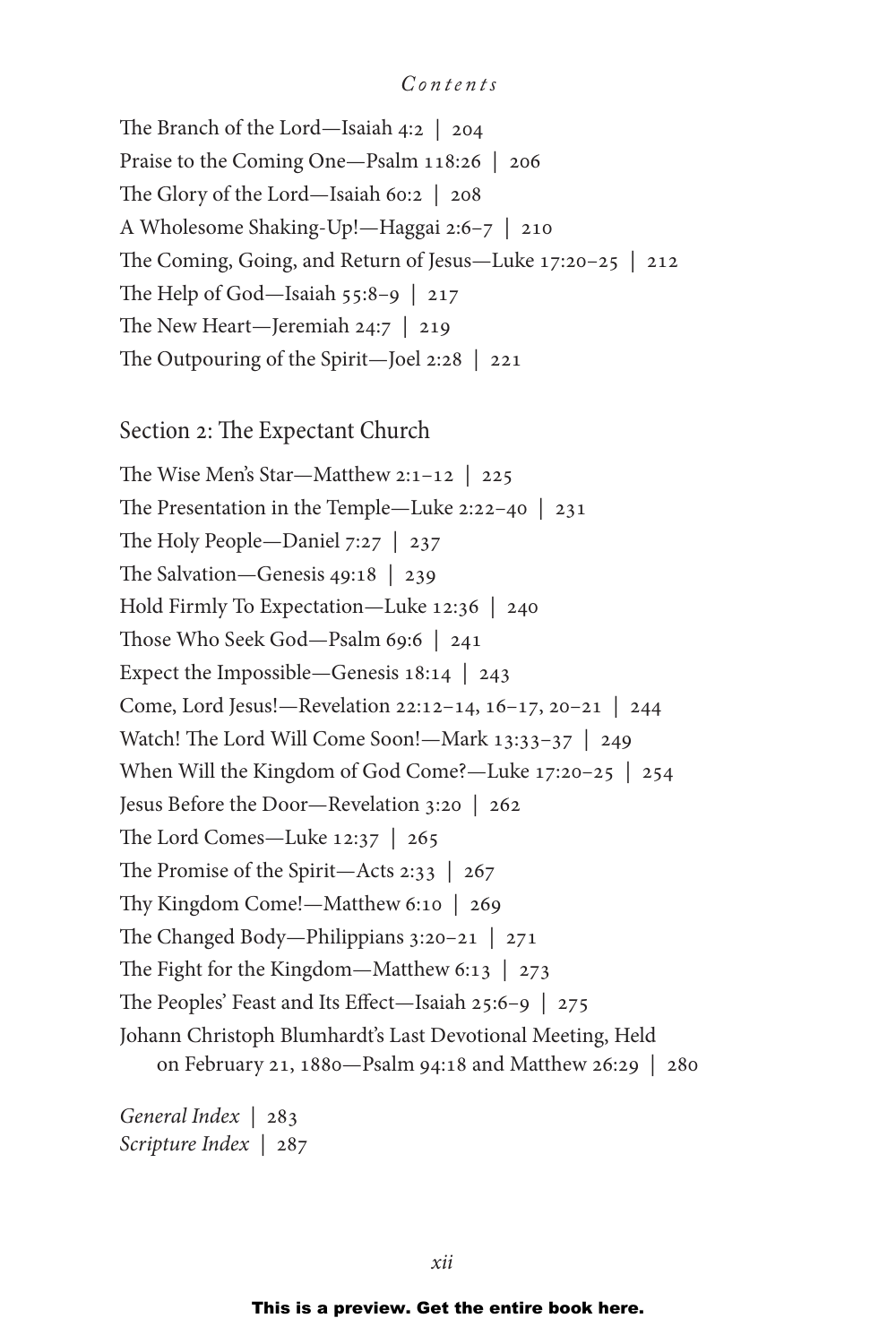### **Series Foreword**

The Blumhardt Source Series seeks to make available for the first time in English the extensive oeuvre of Johann Christoph Blumhardt (1805–1999) 1880) and his son Christoph Friedrich Blumhardt (1842–1919), two influential religious figures of the latter half of the nineteenth century who are not well known outside their native Germany. Their influence can be detected in a number of important developments in nineteenth- and twentieth-century Protestantism: the recovery of the eschatological dimension of Christianity and the kingdom of God; the recovery of an emphasis on holistic notions of spirituality and salvation; the rise of faith healing and later, Pentecostalism; the convergence of socialism and the Christian faith; and the development of personalist models of pastoral counseling.

Their collected works make available their vast body of work to scholars, pastors, and laypeople alike with the aim of giving the Blumhardts a full hearing in the English language for the first time. Given the extent of their influence during the theological and religious ferment of the late nineteenth and early twentieth centuries, we believe that these sources will be of great interest to scholars of that period across various disciplines. It is also true, however, that there is much spiritual and theological value in the witness of the Blumhardts. We hope that by making their witness more widely known in the English-speaking world the church at large will benefit.

The project outline is flexible, allowing for volumes that aim either in a scholarly direction or towards the thoughtful lay reader. The emphasis will be to reproduce, with only slight modifications, the various German editions of the Blumhardts' works that have appeared since the late nineteenth century. A modest scholarly apparatus will provide contextual and theologically helpful comments and commentary through introductions, footnotes, and appendices.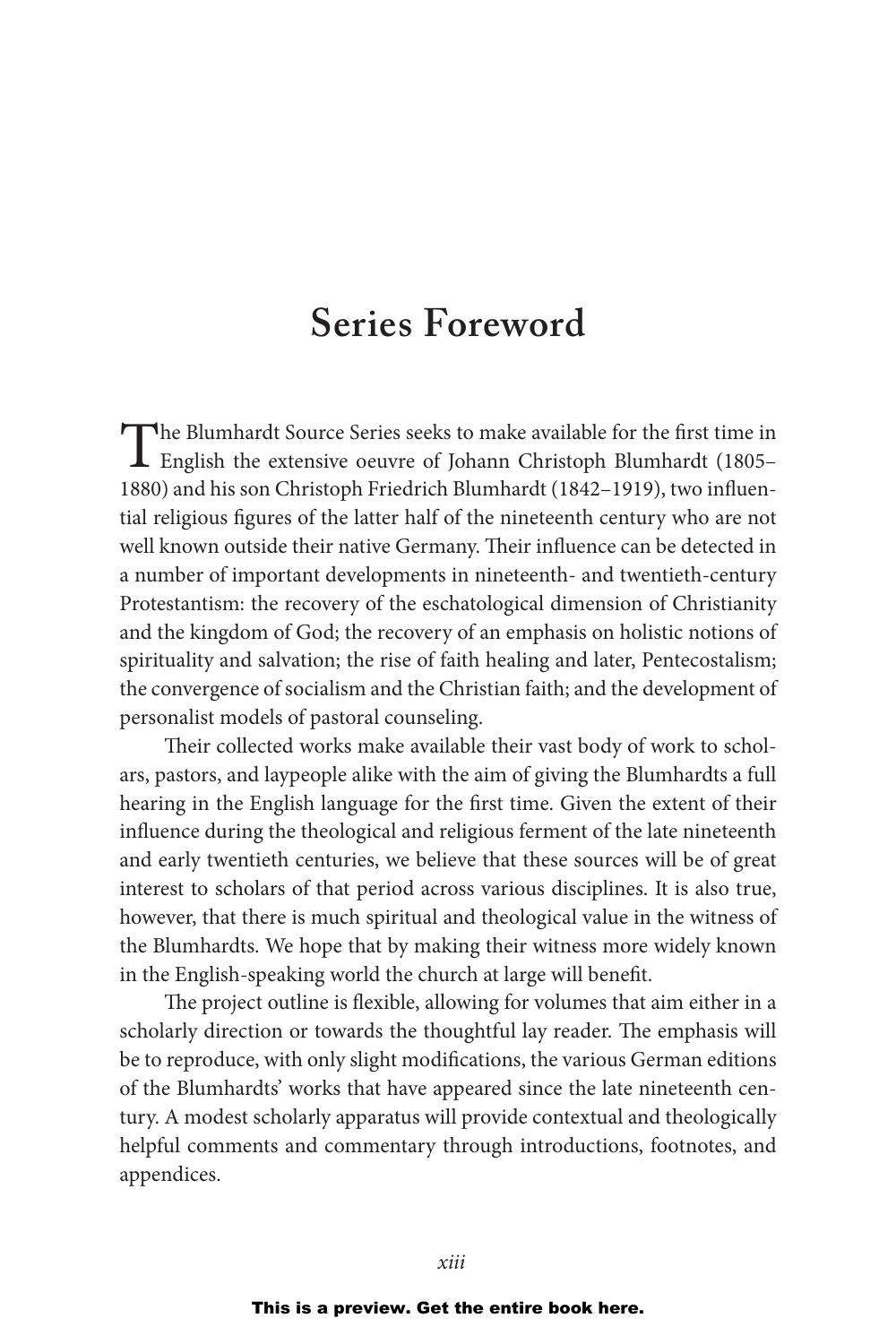#### *Series Foreword*

During their long ministries, the elder and younger Blumhardt found themselves called to serve as pastors, counselors, biblical interpreters, theologians, and even politicians. No matter the vocational context, however, both understood themselves as witnesses to the kingdom of God that was both already present in the world, and also breaking into the current structures of the world. Together they represent one of the most powerful instances of the convergence of spirituality and social witness in the history of the Christian church. As series editors, it is our conviction that their witness continues to be relevant for the church and society today. We hope that the current series will give the Blumhardts a broader hearing in the English-speaking world.

Christian T. Collins Winn and Charles E. Moore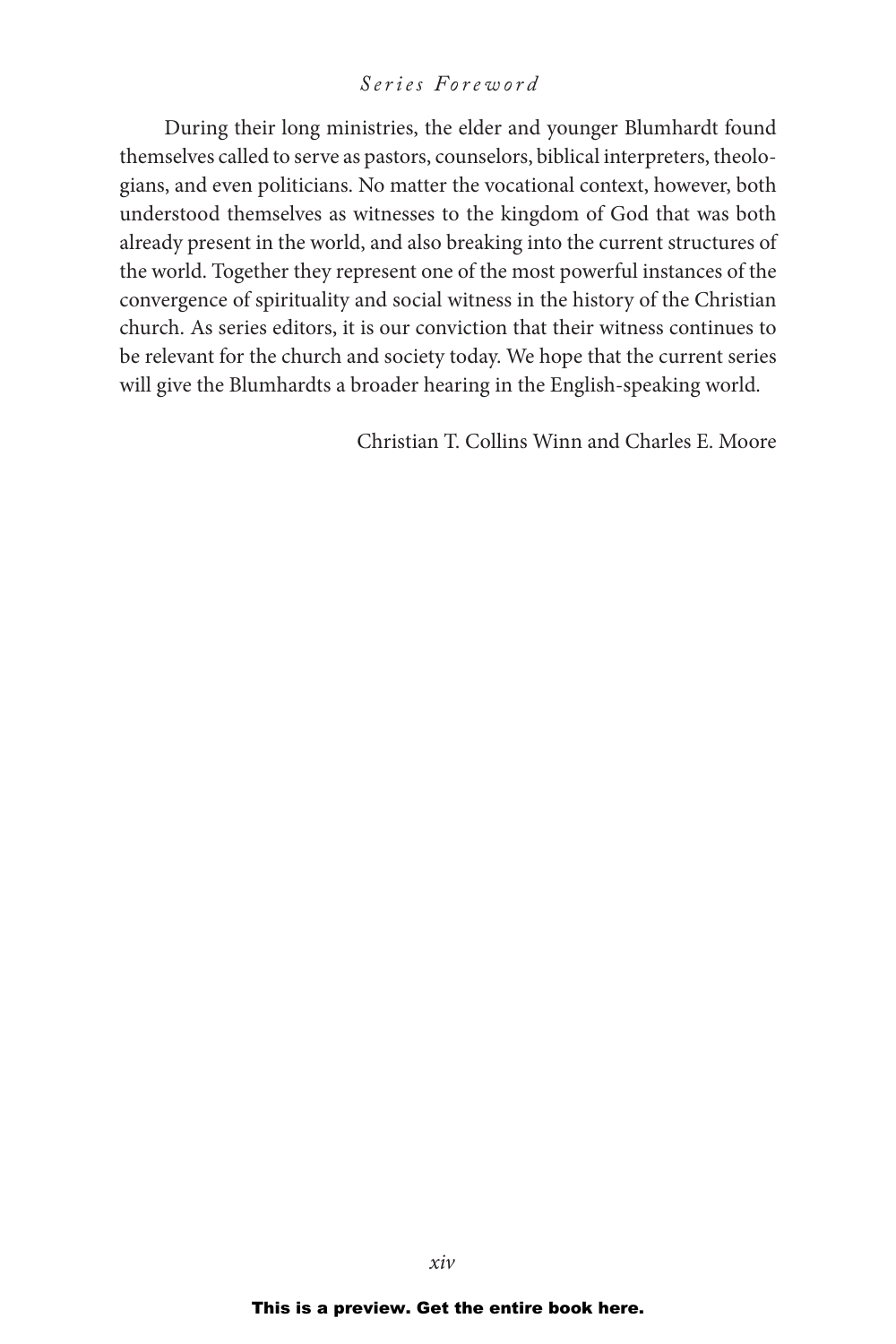Karl Barth ends his magisterial *Protestant Theology in the Nineteenth Century,* his survey of Germany's greatest theologians of the age, with, surprisingly, a concluding chapter on Johann Christoph Blumhardt.\* While he admits that Blumhardt had little interest in theologizing, Barth credits Blumhardt with demolishing nineteenth-century theology's specious reasoning and intellectual dead ends, much like Blumhardt's contemporary, Schweitzer.

Barth reports the miraculous healing of a young woman as the intellectual "breakthrough" whereby Blumhardt moved from pietism's contest between "Jesus and the unconverted heart of man" to that war "between Jesus and the real power of darkness, in which man finds himself." That firsthand experience of the miraculous led Blumhardt to be an eschatologically-driven "theologian of hope," who fully expected the immanent triumph of Christ. "On the basis of Scripture he [Blumhardt] expects above all a new *outpouring of the Holy Spirit*" and "a *new time of grace* on the earth." With an unapologetic restoration of the miraculous, and without explicitly trying, Blumhardt, according to Barth, devastated an accommodated, urbane, bourgeois "academic theology" that had "made things too easy for itself."

Barth (my theological hero) quoted Johann Christoph Blumhardt's last words, "*Veni, creator Spiritus"* [Come, Creator Spirit], in order to explain his own nascent theology. "You have been introduced to my theology if you have heard this sigh."\*\* Reading these sermons by Blumhardt, one can easily see

\* Karl Barth, Ch. 28, "Blumhardt," in *Protestant Theology in the Nineteenth Century: Its Background and History*, trans. Brian Cozens and John Bowden, (Grand Rapids: Eerdmans, 2002), 629–39.

\*\* Quoted in Eberhard Busch, *The Great Passion: An Introduction to Karl Barth's Theology*, trans. Geoffrey W. Bromiley, eds., Darrell L. Guder and Judith J. Guder (Grand Rapids: Eerdmans, 2004), 38.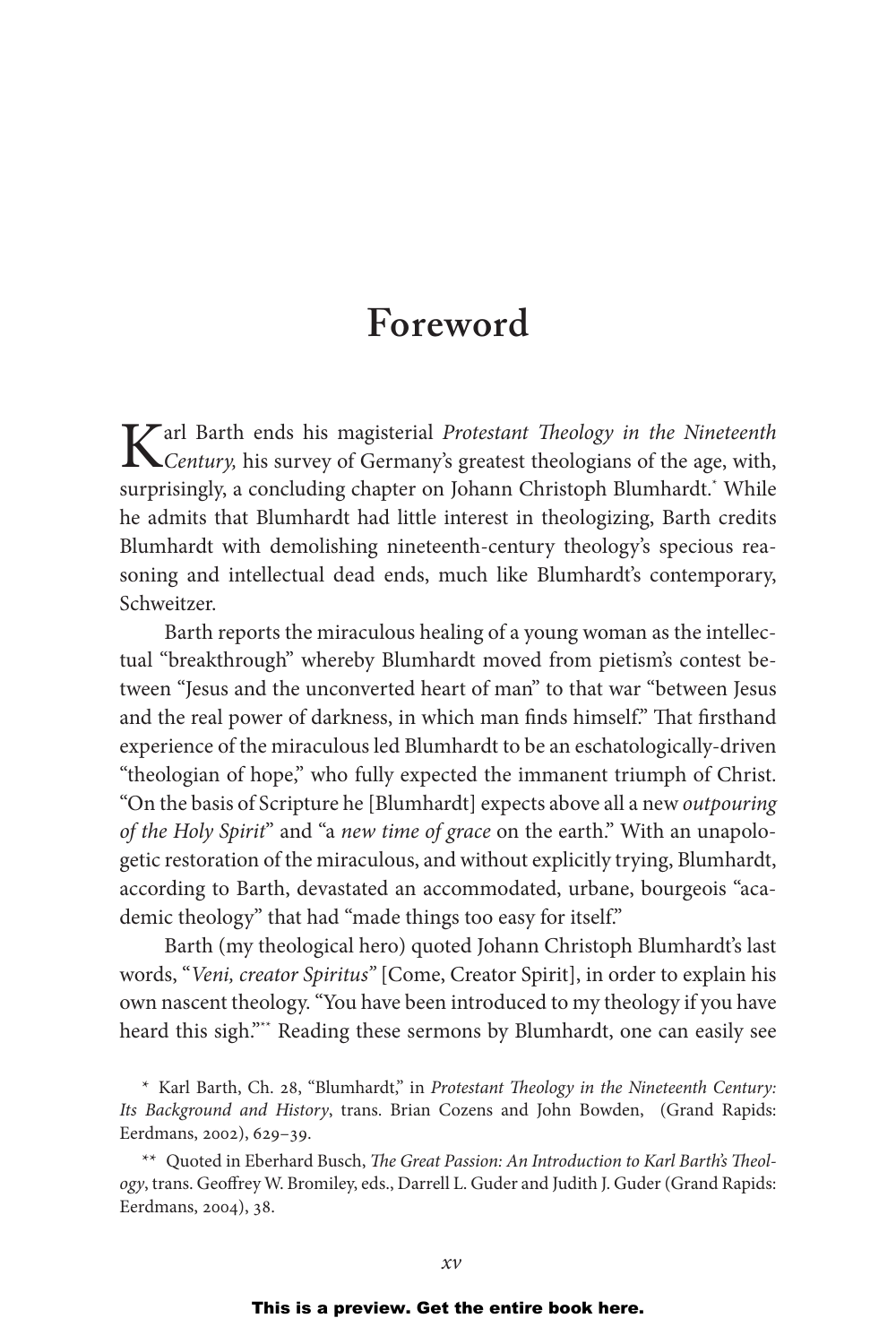the connection between what Karl Barth learned from the Blumhardts and Barth's explosive *Romans.* Barth acknowledged his indebtedness by exclaiming, "Blumhardt always begins right away with God's presence, might, and purpose: he starts out from God; he does not begin by climbing upwards to him by means of contemplation and deliberation."

These Barthian accolades for Johann Christoph Blumhardt are well deserved. But one of Barth's statements about Blumhardt is challenged by this volume of sermons: "He was more a pastor than a preacher."

I've read many of Barth's sermons, and I can say that the homiletics of my theological hero could have profited from a reading of this remarkable collection of *Gospel Sermons*.

Encounter with these sermons can be an invigorating but also convicting and humbling experience for a contemporary preacher like me. For a church languishing in the mire of moralistic, therapeutic deism, Blumhardt's sermons render an active, dynamic, present God.

Especially when one considers the sorts of flowery, academically turgid sermons that were being preached in established churches in his day, Blumhardt's sermons are disarmingly simple and direct. He expends no energy attempting to analyze the surrounding culture or speculate on the interiority of his listeners. He wastes no time attempting to reconstruct the original historical context of the Scripture, shows no detailed exegesis and makes no belabored, patronizing hermeneutical moves. Blumhardt never explains. He assumes that every text, whether from Old or New Testament, speaks for itself and requires no homiletical explanation or apologetic pleading. The Word of God makes its own way without argument or external support from either the culture or human experience.

Illustrations are few, indicating that this preacher believes that the Christian life does not require support from the experience of others; the people listening to him have, by the power of the Holy Spirit, direct access to God. Blumhardt displays a deep, pervasive faith that God really means to speak through a biblical text. It's up to the Holy Spirit to make a text "work" in the hearts and minds of hearers, and this preacher has tremendous confidence that the Holy Spirit is resourceful, present, and determined to win a hearing. All of this confirms the son Christoph's claim that, "It was this very watchword, 'Jesus lives!' that eventually drew countless people to him."

Blumhardt displays little effort to impress or flatter his congregation, yet every sermon is a palpable demonstration of a pastor caring for his people,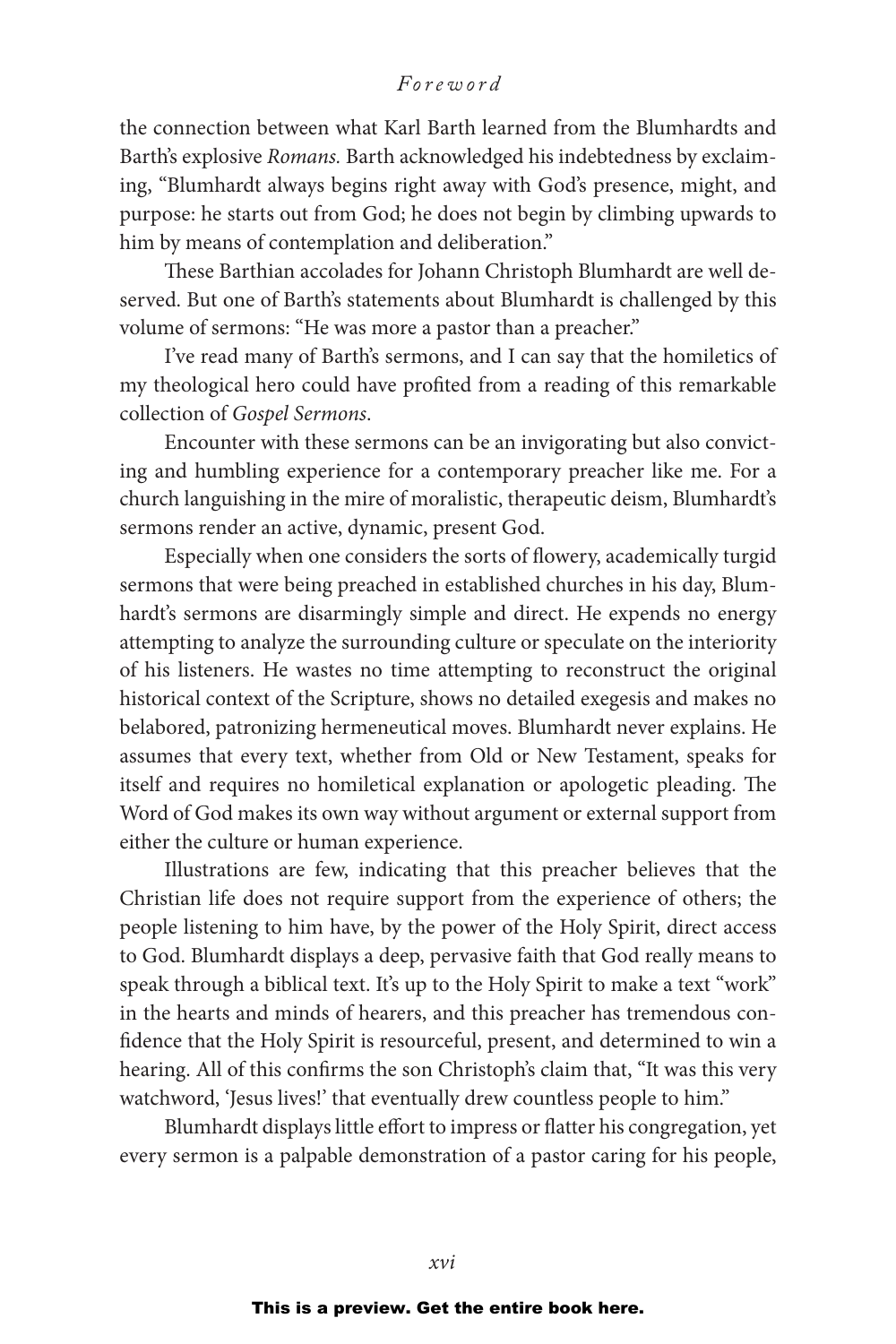believing that what the people most needed is direct confrontation with the biblical word that inevitably brings the presence of the living Christ.

Some of the sermons are disarmingly candid, particularly those under the heading, "The Poverty of the Church." Christ is not only our comfort but also our judge. Christ not only heals us but also loves us enough to tell us the truth; Christ is not only the way and the life but also the truth. It's as if every sermon ends in the radical Blumhardt cry, "Thy kingdom come!"

The world to which we preach doesn't simply need improvement; it needs radical, sweeping, eschatological transformation that only God can bring about. Christianity demands its own distinctive speech, which alone can adequately characterize that world, speech that is given by Scripture. It calls us to talk like the Bible and to speak of matters that the Bible talks about.

Knowing, deeply knowing, that the kingdom of God has come among us from beyond all our means of saving ourselves by ourselves is the liberating word that contemporary preachers need to hear.

In his introduction to his father's sermons, Christoph Friedrich Blumhardt notes that, "These sermons and reflections are as plain and unvarnished as they were spoken." Preached without artifice or cant, devoid of cliché, the sermons produced in me an uncanny sense of being spoken to directly by a preacher who not only believes what he says but also is intent on ministering to my deepest need. The years between me and Blumhardt disappeared.

Serious matters are engaged with a simplicity and directness that is captivating, mysteriously intense, and inescapable. Though Blumhardt's spirit is too charitable to mock fellow preachers, I found these sermons to be a judgment upon the humbug and blather, the bathos and triviality that characterizes much contemporary preaching, which is more concerned with congregational reception than the truth of Jesus Christ.

Blumhardt's sermons confirm in me the conviction that faithful preaching begins with God, with a relentlessly revealing, determined-to-have-hisway-in-the-world living God. Preaching ought not trade on pious yearning or human experience or human needs but on the strong, resourceful, active presence of God. We begin not with suppositions about the human condition but rather with prayerful questions: Who is this God we've got? Or better, Who is the God who has us? Followed by, What is God doing in our world? Preaching flows not from alleged human religious experience—the infatuation of nineteenth-century theology—but from God's actual work in the world.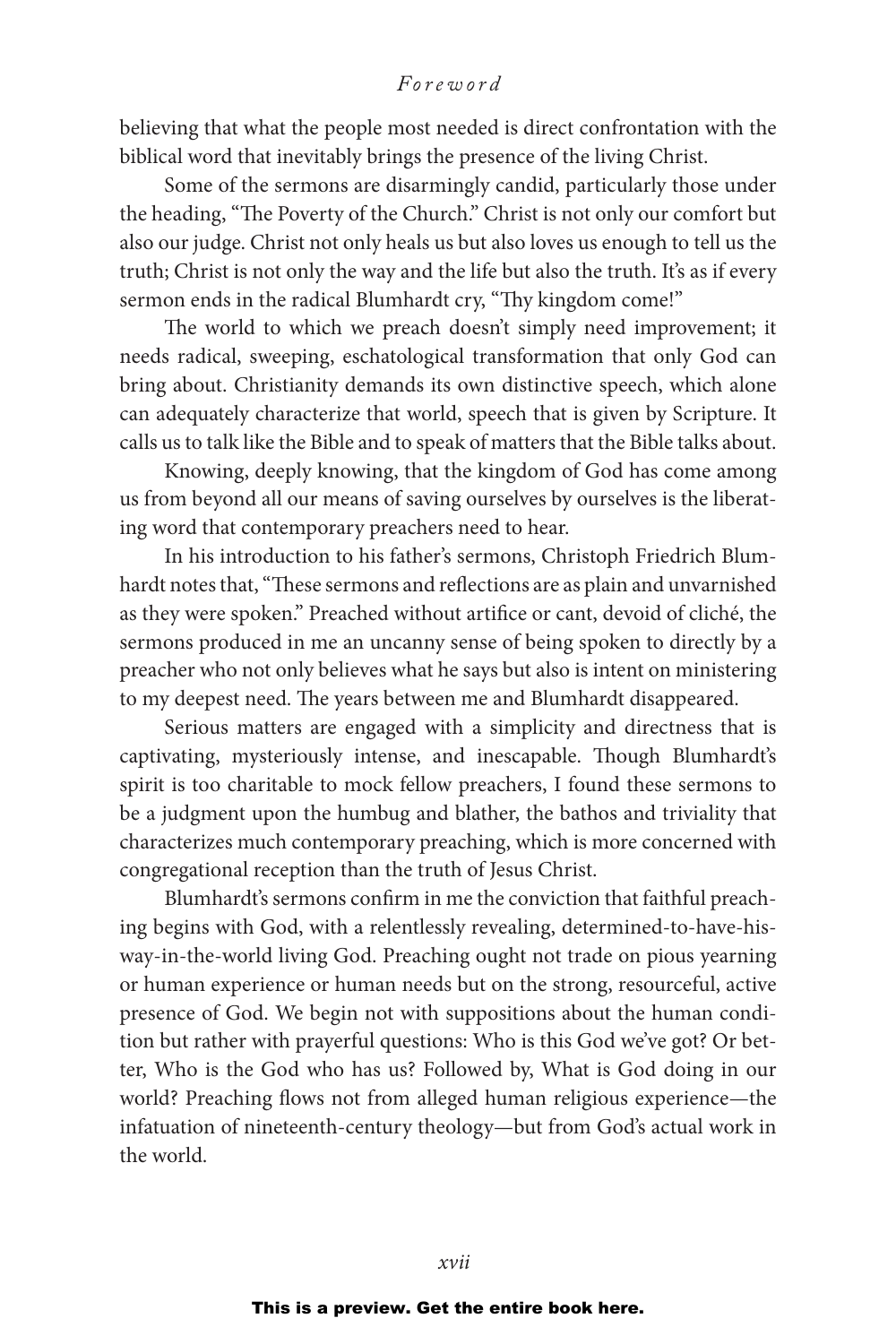I'm confident that you too will enjoy, receive sustenance, and be convicted by these sermons by one of the church's great preachers.

> Will Willimon April 2016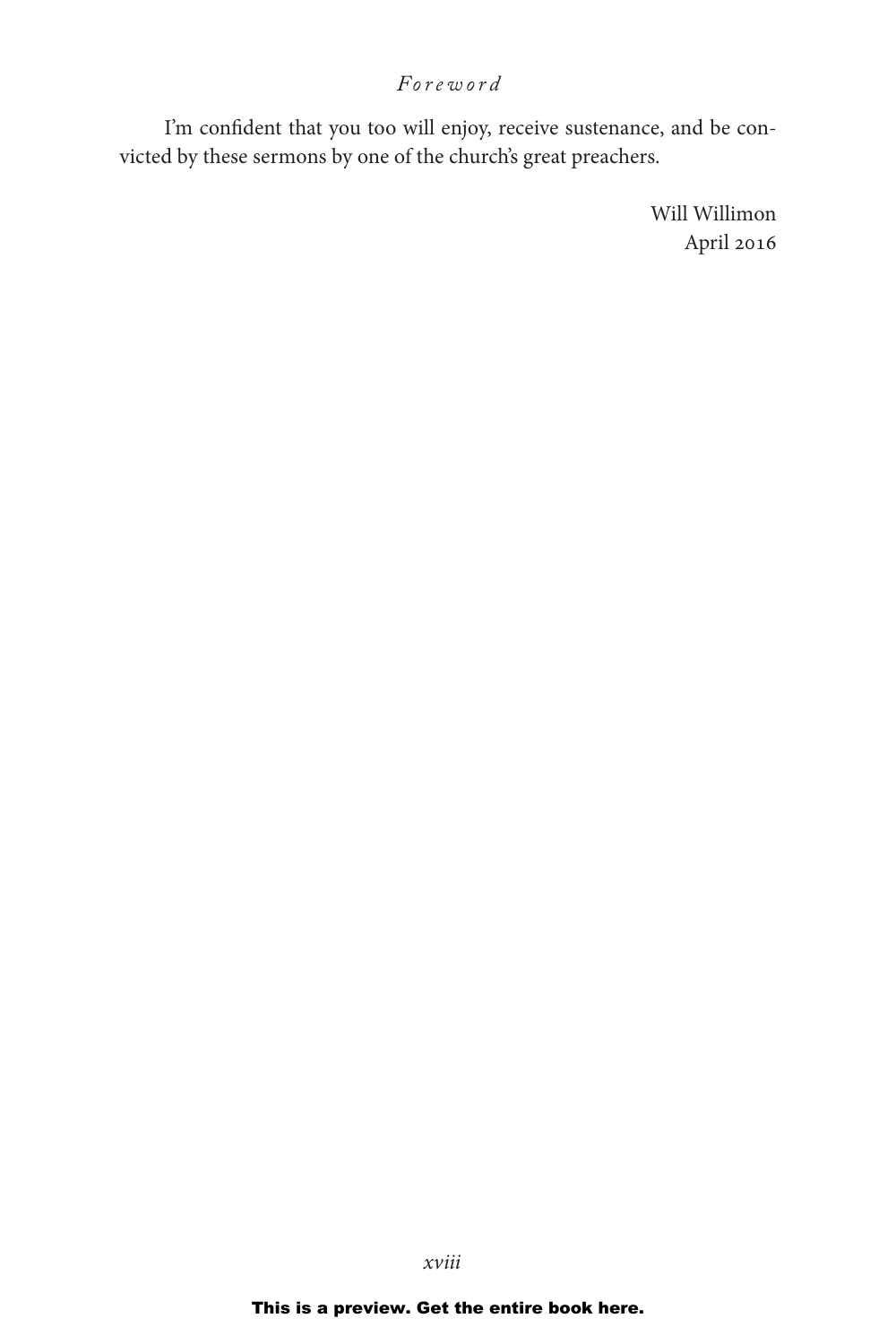## **Acknowledgements**

The editors are indebted to the Bruderhof Historical Archive, Walden, New York, USA, for providing original translated material, and to Miriam Mathis for her painstaking work in copyediting and her ongoing commitment to keeping the witness of the Blumhardts alive. We would also like to thank Hilary Ritchie, Sara Misgen, and Rolando Rodriguez for their assistance at different stages of the editorial process.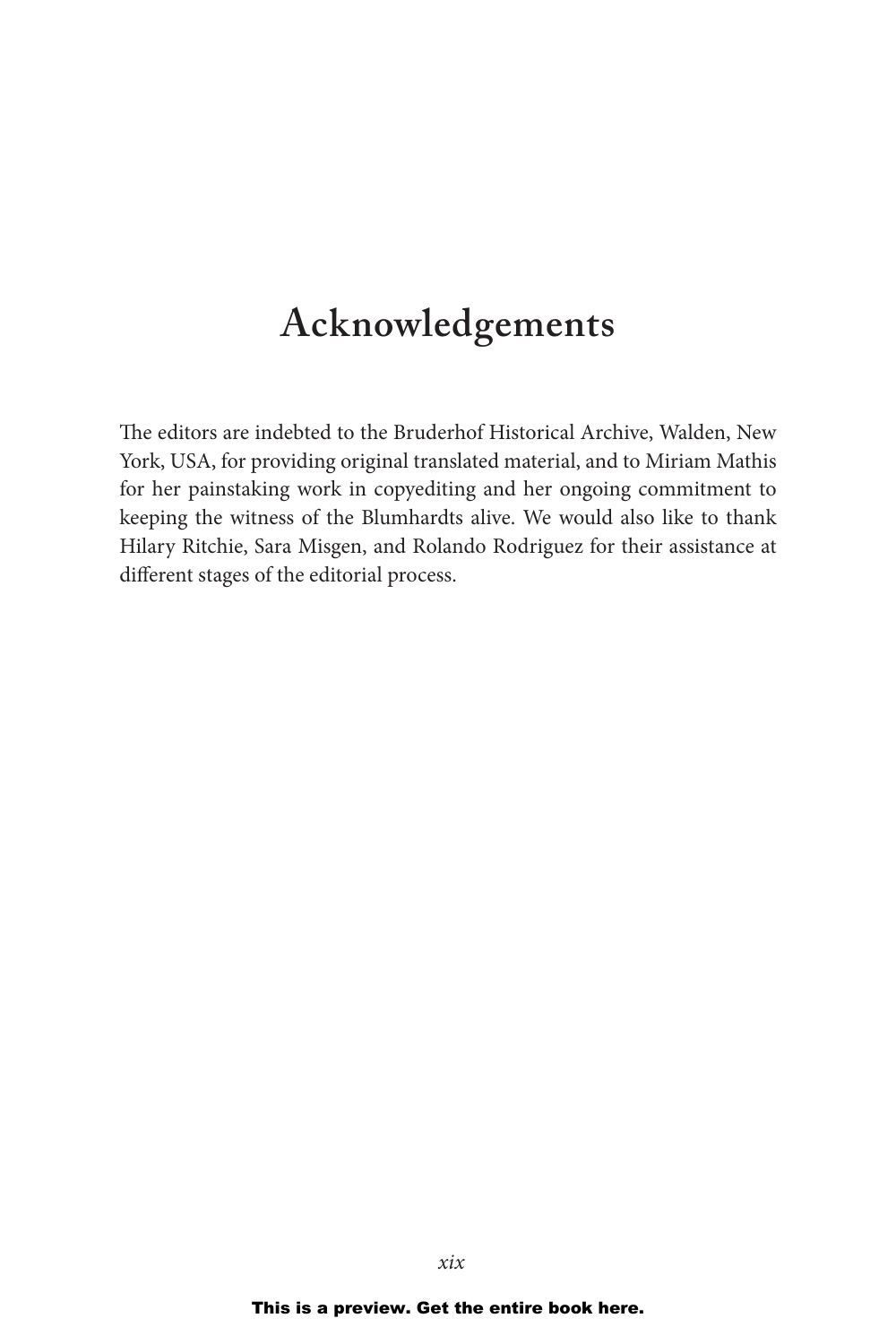## **1887 Introduction to the Gospel Sermons**

### By Christoph Friedrich Blumhardt

As we make these sermons from my father available to the general public,<br>we offer a caution. My father would never have published these sermons in their present form. Although he did edit and publish several sermons, he did so only after revising them extensively so as to protect himself against all possible objections. The sermons here are not so polished. Because his sermons were transcribed, he regarded them of insufficient literary quality and therefore not worth printing. To publish them would have made him feel quite embarrassed.

For this reason, I also feel somewhat embarrassed. Yet I am glad that this volume can now be published, for it presents my father just as he was and is characteristic of him as a preacher of God's Word. He would not mind if people got to know him by reading his sermons, because he always found tremendous satisfaction when one of his sermons was a help to someone.

These sermons and reflections are as plain and unvarnished as they were spoken. In several cases, they possess an unusual form. They differ from other sermons by a remarkable freedom in both form and content. What set my father's preaching apart was that he was often the one most deeply affected. Thus, when a sermon turned out particularly well, he would share the elation he felt with those around him as though he had been a listener. He had childlike joy whenever God's Word was directly imparted to him and when he was then able to proclaim it from the pulpit. As a result, thousands of people from many different places—including the unconverted—came away with moved hearts and uplifted spirits after hearing my father speak.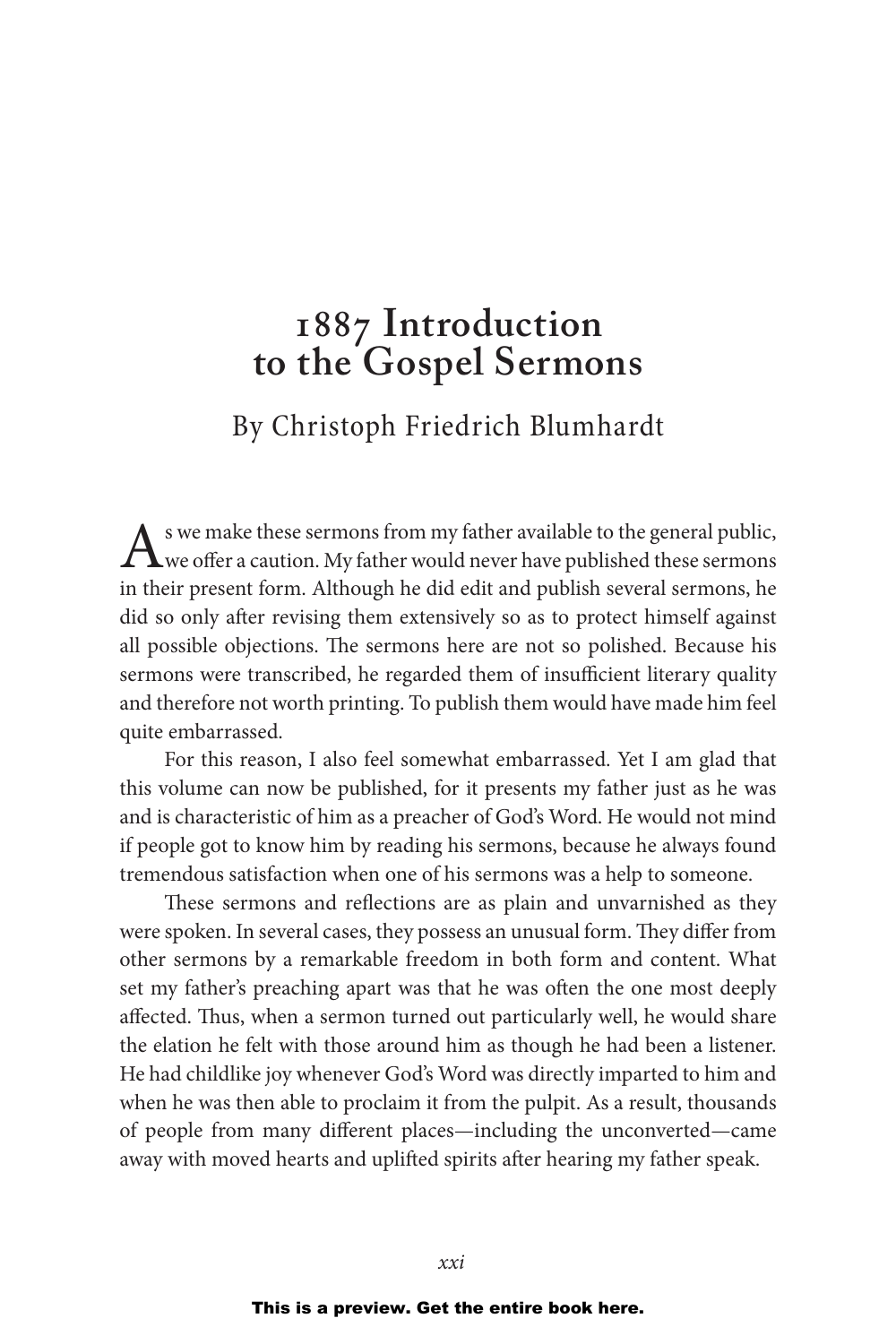#### 1887 Introduction to the Gospel Sermons

These sermons in printed form cannot do justice to my father or the way in which he delivered the gospel. Nothing can replace actually seeing and hearing the one who proclaims God's message. But we hope that the discourses presented here will at least to a certain extent create an impression akin to the one they made when they were delivered. The advantage of having his sermons in print, however, is that we can read and reread what he said, which allows us to get not only a general impression of his message but a deeper grasp of what he actually expressed.

My father was loath to create quick impressions without any real thoughts. Every word he spoke came from his profound recognition of Jesus—indeed his personal knowledge of him. Some of his thoughts are thus apt to surprise us. I am prepared to hear from readers who may have certain theological misgivings. My father was a thinking preacher, but *not* a theologian. His sermons never failed to grip the listeners' hearts and minds, and experience has shown that where at his urging listeners began to reflect on their faith in a new way, any theological problems awakened in them never created a desire to deviate from the ground of the apostles and prophets. Instead, more often than not they evoked in his listeners a craving for the original gospel itself.

Those who listened to my father often became liberated, especially from Christian words and understandings that they had learned by rote. That freeing was occasioned by the ethical character of my father's sermons. He saw with a prophet's eye the many shortcomings exhibited in the behavior of his fellow Christians. Yet, no matter how precise or even harsh his words might often have sounded, his listeners still came away with the following impression: this truly is the way to live! The gospel came alive for them. This was partially due to the fact that my father lived according to Jesus' words and was firmly committed to what was right before God. He was not just a "preacher." People could recognize in his words the voice of the chief Shepherd who calls us by name.

What was it, though, that enabled my father to become the preacher he was? Already as a small boy he would "preach" to his brothers and sisters—not as one just imitating a pastor, but in earnest and with a sense of the Savior's very presence. When barely able to read, he would pore over the Bible and, as he would often tell later on, in holy simplicity hear God and the Savior speak to him directly from it. He felt that his world was no different from that of the people of Israel, when God by means of signs and miracles endeavored to form his people into one nation, making them a light unto the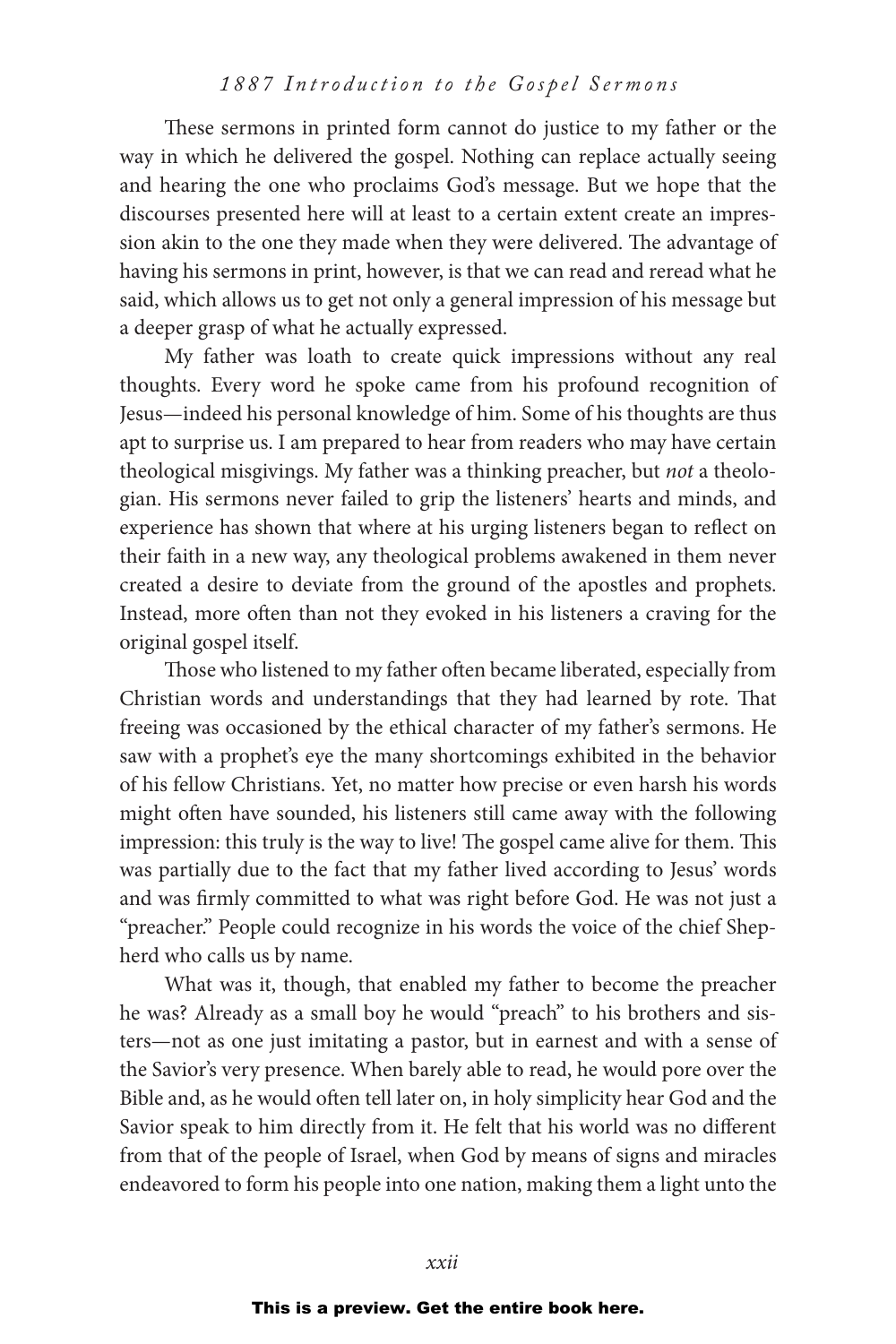nations. As a child, my father believed that the Savior was as alive today as he was at the time of the apostles, when people not only had the Scriptures but also experienced direct manifestations of his power.

Only in later years did he sadly become aware that others knew nothing of what he had sensed. His heart pulsated with the Savior; his thoughts were full of what Jesus could and did do. This is the real reason for his joyful temperament, and wherever he went people naturally responded to him. However, when he "preached," in the sense of speaking about the Savior, he noticed how many people did not understand his feelings. This pained him deeply. Even as a seminarian he often found himself in opposition to others. Unlike so many in his day, the voice of his conscience would always ask: does this or that action jibe with what the Savior means to us? He could not help but visualize Jesus as always close by and active, and so he felt duty bound to heed him come what may. This also gave his personality a kind of excellence, both as regards the fear of God (which firmly grounded him) and the freedom of a good conscience (which enabled him to face so many of life's situations with childlike nonchalance).

This is probably why as a young pastor he would inadvertently cause offense by what he said. Truthfulness had become a personal trait of his, and so he was not overly anxious or fussy about how he expressed himself. This once earned him, for example, a reprimand in Basel at the Mission School where he was teaching. He spoke about the Savior in such a way that some pious individuals felt he made Jesus too human—an accusation my father could not understand at the time because he freely regarded the Savior as his brother and as the brother of us all. On the other hand, my father was disturbed by how much nonsense was expressed by others. He often regretted having been in a company of Christians where nothing at all was said about the Savior. Witnessing to Jesus had become second nature to him; "Jesus lives!" was his personal watchword.

It was this very watchword, "Jesus lives!" that eventually drew countless people to him, despite the fact that as a preacher there was nothing special about him. At his first church in Iptingen, where he was the assistant pastor for an extended time, he left a remarkable impression. Under the impact of his preaching, people became free: hearts were deeply struck, sinners turned around, and even the separatists in the village with all their Christian principles gave way and came under his tutelage.

It was only in Möttlingen, however, that my father gained his decisive voice. At the beginning of his ministry there, his preaching proved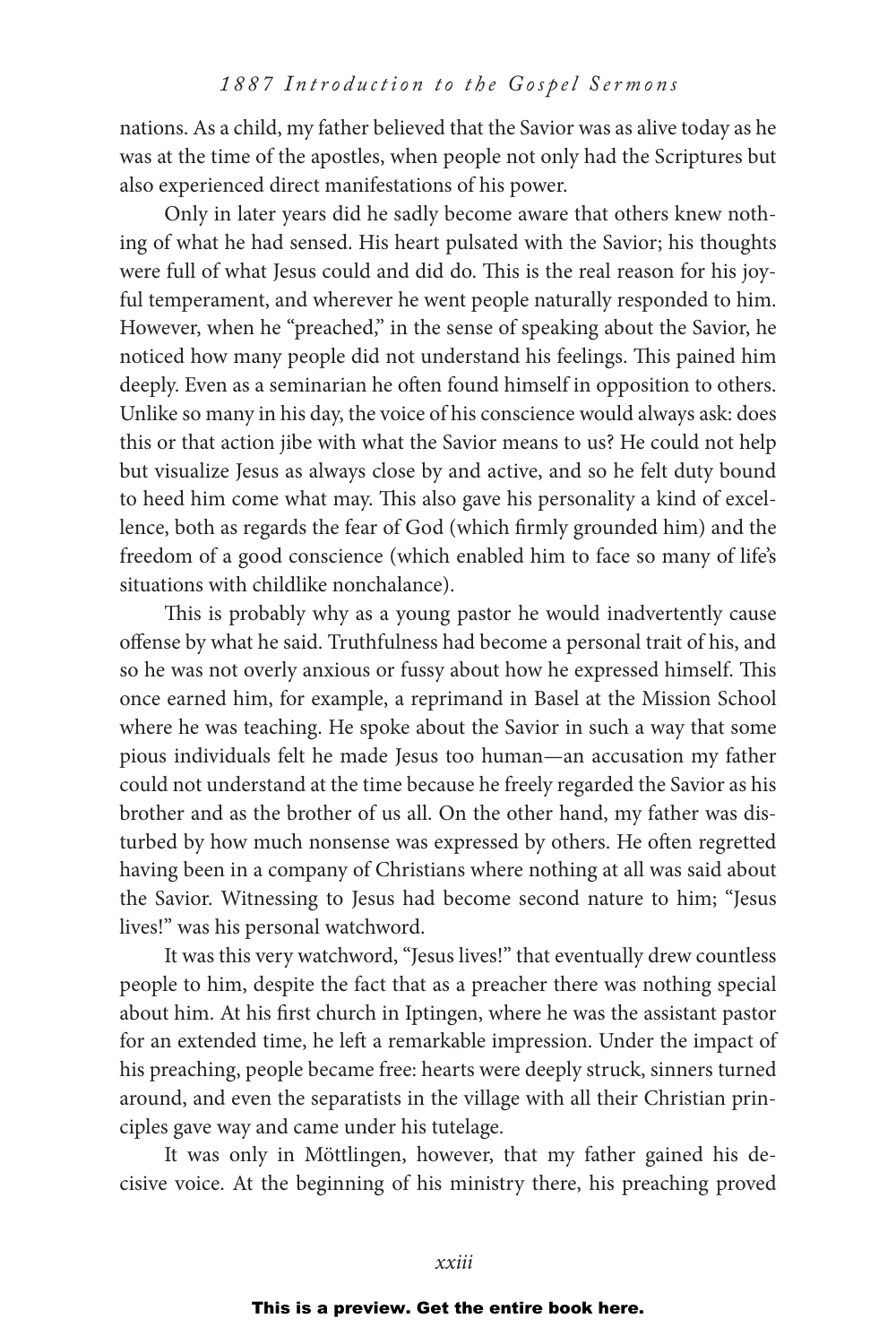ineffective: parishioners would simply go to church and come out again, always remaining the same. Möttlingen almost seemed like a haunted place. My father's generally cheerful nature began to turn mournful when after several years no essential changes occurred in the congregation. Despite being a very industrious minister who diligently sought personal contact with every parishioner, he became increasingly dissatisfied. The life that surrounded him refused to become truly Christian.

The story of the spiritual fight and the awakening that followed is well known. I will not recount it here.\*\*\* Yet, as if lit up by a stroke of lightning, the whole need of his congregation was suddenly revealed to him. He became aware of satanic fetters that had been forged by superstitious, magical practices stemming from idolatry—chains that held souls in bondage. The Christianity around him was but a formal one, a lifeless caricature of the true gospel. Once he realized the source of the darkness, he was compelled to go on the offensive and cry out, "Jesus is victor!" At this battle cry, uttered by a person wholly grounded in Christ, the forces of hell gave way. Like never before, he witnessed the power of Jesus Christ and how it alone was able to free people oppressed by sin and evil. Though the dragon kept writhing in a thousand convolutions, he finally decamped. Through prayer and Christ's direct intervention, the spell of spiritual darkness was broken.

It was a long struggle, stretching over almost two years and replete with instances of anxious faith, of temptations, of inner and outer need, but in the end it made my father into the preacher he later became. There is a difference between knowing who Jesus is and actually experiencing what he can do. Once the hellish powers had given way, my father's heart broke forth with a fresh word—a proclamation that poured forth from a new-born proclaimer of God's Word. A new tongue was given to my father that enabled him to lead his congregation to repentance and renewal. It seemed that shrouds, which had up till then prevented people from turning away from sin, were now stripped off their souls. From then on my father's sermons had something that gripped and shook people; many weighed down by sin and suffering became inwardly freed.

In later years my father's preaching did not have such a striking effect. There were times when it even became somewhat quiet around him. Yet something of Christ, the one who came to destroy the works of the devil,

\*\*\* See Friedrich Zündel, *Pastor Johann Christoph Blumhardt: An Account of His Life*, edited by Christian T. Collins Winn and Charles E. Moore (Eugene, OR: Cascade Books, 2010), 117–245. For the same story in smaller format, see Friedrich Zündel, *The Awakening: One Man's Battle with Darkness*, (Walden, NY: Plough Publishing House, 2015).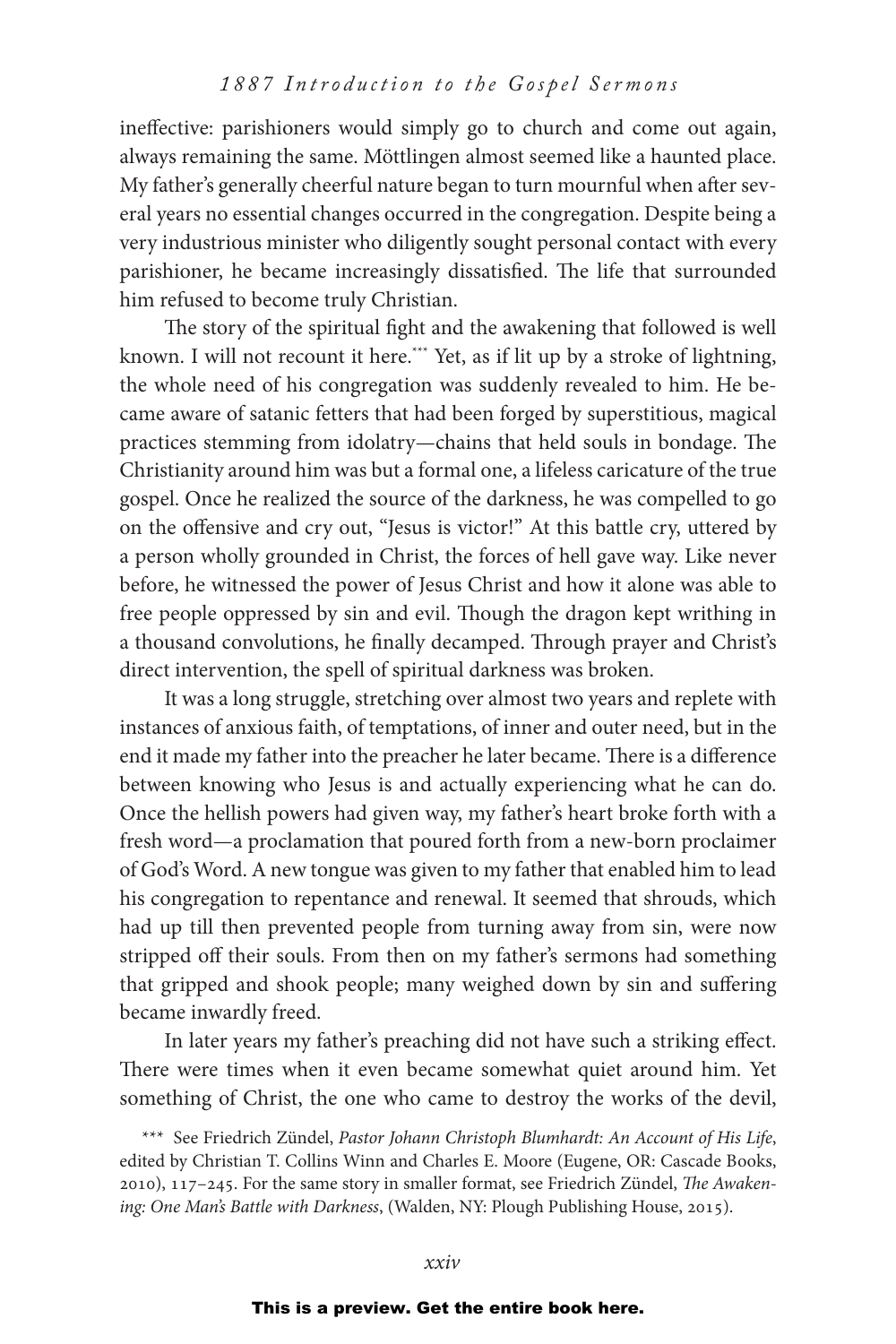could always be felt. It was not natural skill, rhetoric, or eloquence that made my father an effective preacher—it was a strength that came to him from the Savior himself. He did not rely on anything but a simple faith in the Savior. His preaching was steeped in the longing that whatever bound his listeners would be loosened, even if only in a few.

Though his preaching helped countless listeners, there were still many who took offense at some things my father said. This was especially so with regards to his repeated request for a new outpouring of the Holy Spirit. Most people just assumed that the Holy Spirit was in their midst. They simply couldn't comprehend the yearning my father possessed, especially since it appeared to them that he himself exuded the Spirit's very presence. At times this criticism actually intimidated my father, so much so that he suffered severe pangs of conscience because, as he put it, here and there cowardice had made him refrain from explicitly voicing the hope that the Lord might once again pour out the Holy Spirit.

This hope of a great outpouring of the Spirit is what ultimately marked my father's preaching. Although his expectation of another Pentecost raised all sorts of objections, anyone who knew my father and what he had experienced in Möttlingen had to concede that the kingdom of God can and needs to break in more fully. My father feared that unless additional gifts of the Holy Spirit were bestowed, the renewal that had begun in the Möttlingen congregation would be just a passing phenomenon. It would also never extend beyond to larger circles.

So in a very childlike way, my father asked again and again for more of the Holy Spirit. He knew full well how many souls were still bound by demonic powers and how unable he was to set them free. He saw firsthand how even though many streams of sinners, warped characters, would accept the gospel, they remained unchanged. He saw too how many sinister illnesses continued to oppress good Christian people, despite the fact that in the church this sort of thing should be done away with. He saw the dissensions between churches and sects—what an unending misery unless the Holy Spirit were to open up a way to reconciliation. All this created in him a deep longing, an almost unquenchable thirst for a new outpouring of the Spirit, who alone could illuminate the Word of God for those bound by sin and the confines of tradition. Again and again one would hear from his lips, "We need the Holy Spirit," even as the evidence of this or that need would pile up higher and higher.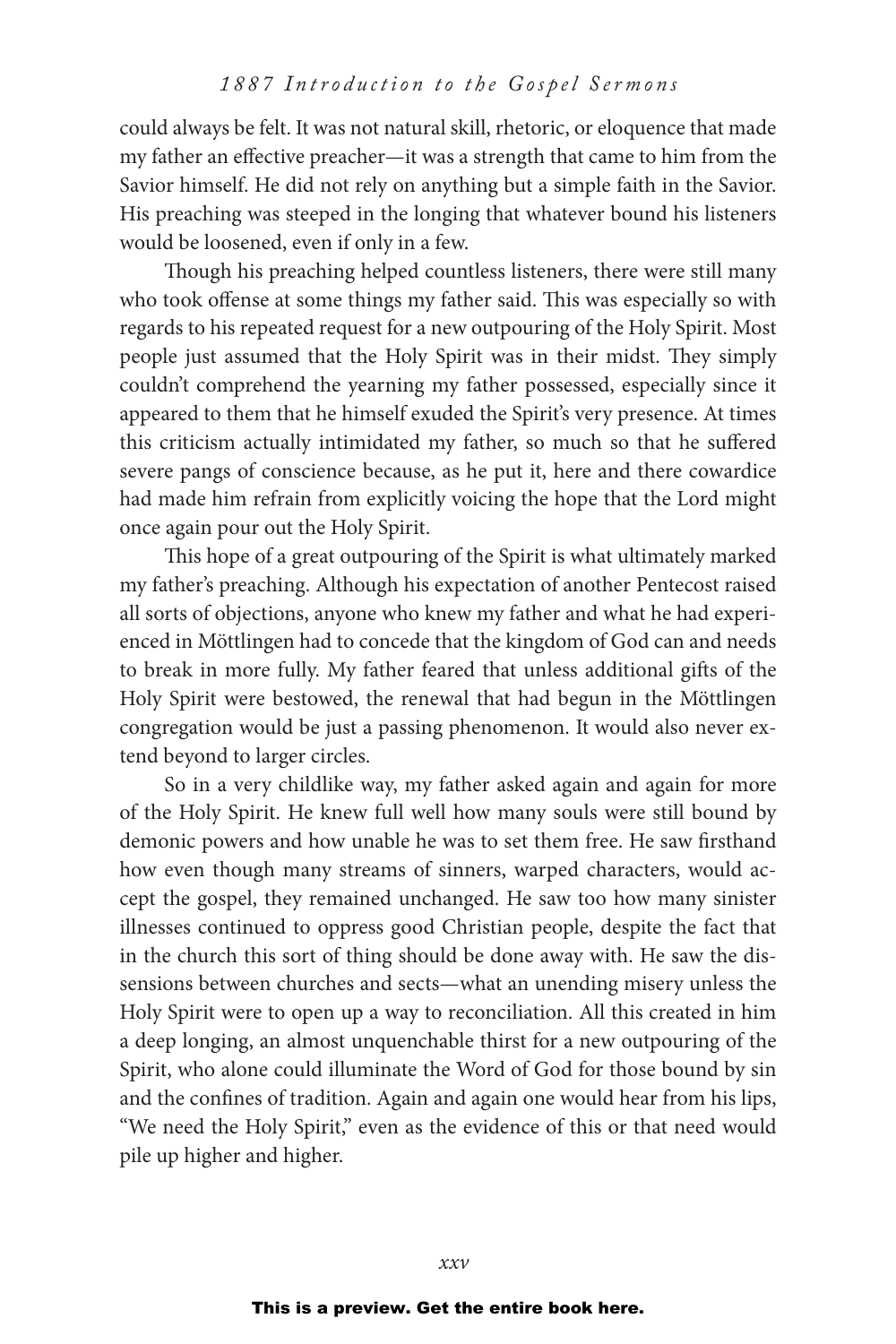#### 1887 Introduction to the Gospel Sermons

Despite the need around him, my father was a man of hope. Along with his sighing and yearning, he simply took it at face value that what we pray for can and will come to be. He felt that if we are in dead earnest, the Holy Spirit will come. His hope would at times break forth with such unusual power that his listeners were struck to the core. This was especially so in the last decade of his life. He almost took it for granted that a new time was in store for Christianity, a time illumined by the glory of God's rulership here on earth. Confidence streamed forth from his heart with such force that you would think he was already experiencing a foretaste of God's reign.

In the end, was all my father's praying and waiting in vain? No! We believe that this present volume will bring readers to the conviction that what my father proclaimed was truly the gospel of the kingdom. My father's fervent prayer for a direct manifestation of the Lord Jesus not only kept him away from false paths others have been lured into by various trends, it also kept him free of anything unreal, fleeting, and transient. His yearning and believing did in fact hasten the kingdom. We know, as many others have known, how much of an extra measure of Christ's power was given to him. The concrete work of Christ's Spirit, of healing and new life, constituted the very heart of his preaching. People who heard him couldn't help but see the evils around and in them and in response were led to repentance and a new faith. They caught a glimpse of the living God and in turn confidently began to look forward to the Savior's return, seeking anew the kingdom of God and its righteousness.

As a preacher my father must be accepted for who he was. Moreover, we mustn't sever him from what he experienced. And although he never thought of himself as a particularly gifted orator, the reader will discover for himself that his words still have power to speak to the heart. With this hope and expectancy, it is our prayer that the Lord would graciously preside over and bless the reading of these gospel sermons.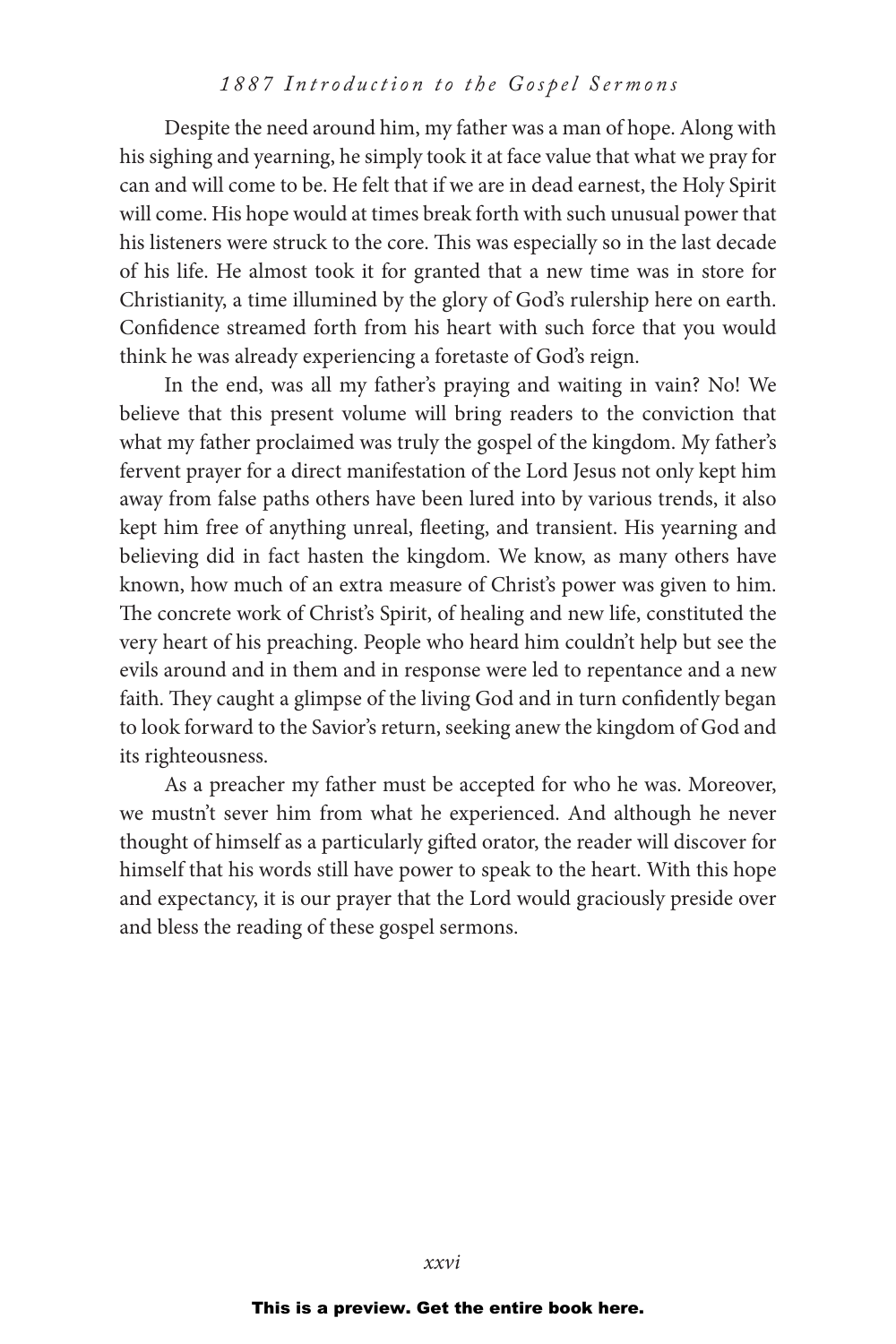## PART I **Jesus Christ**

This is a preview. Get the entire book here.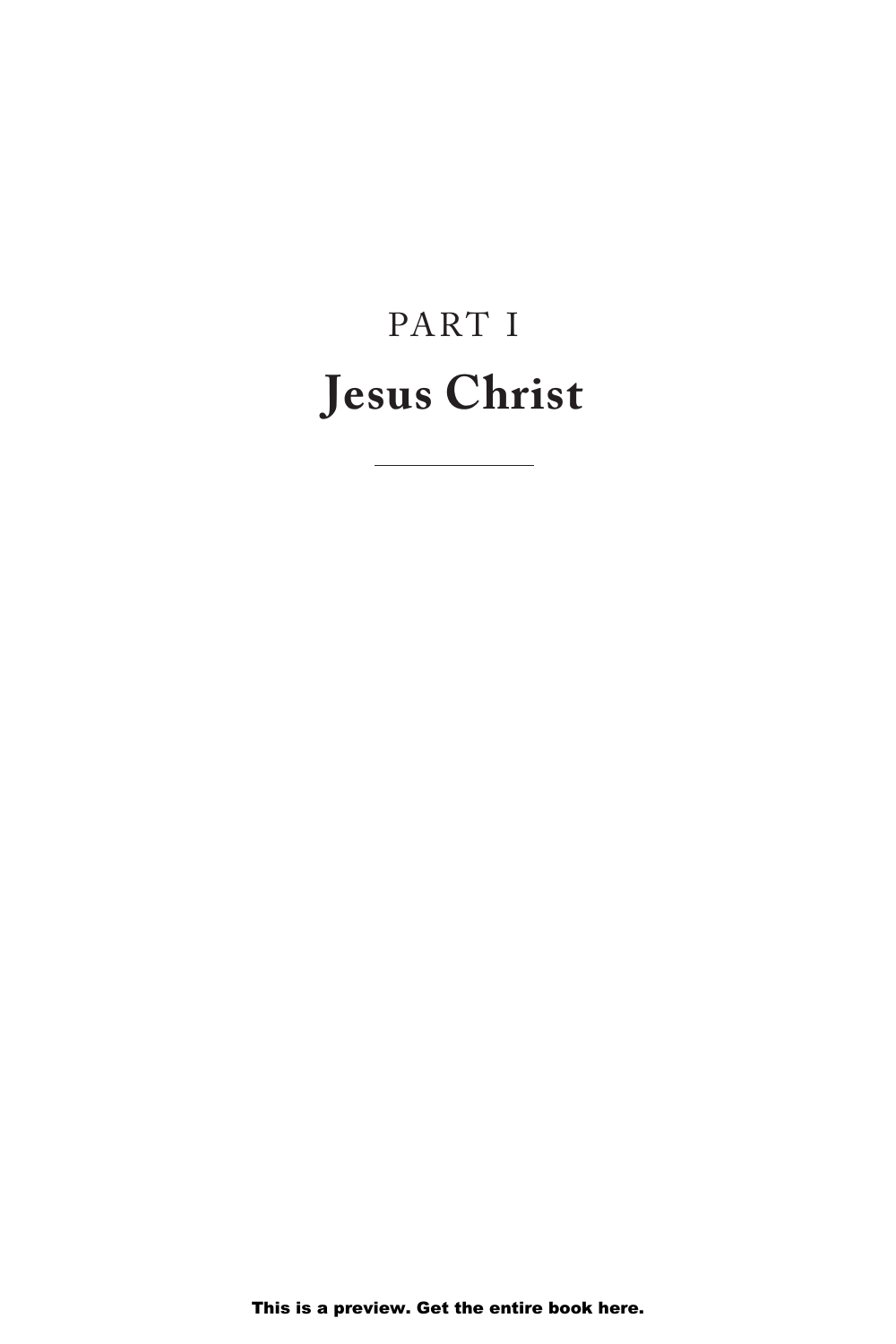## SECTION 1 THE REDEEMER

This is a preview. Get the entire book here.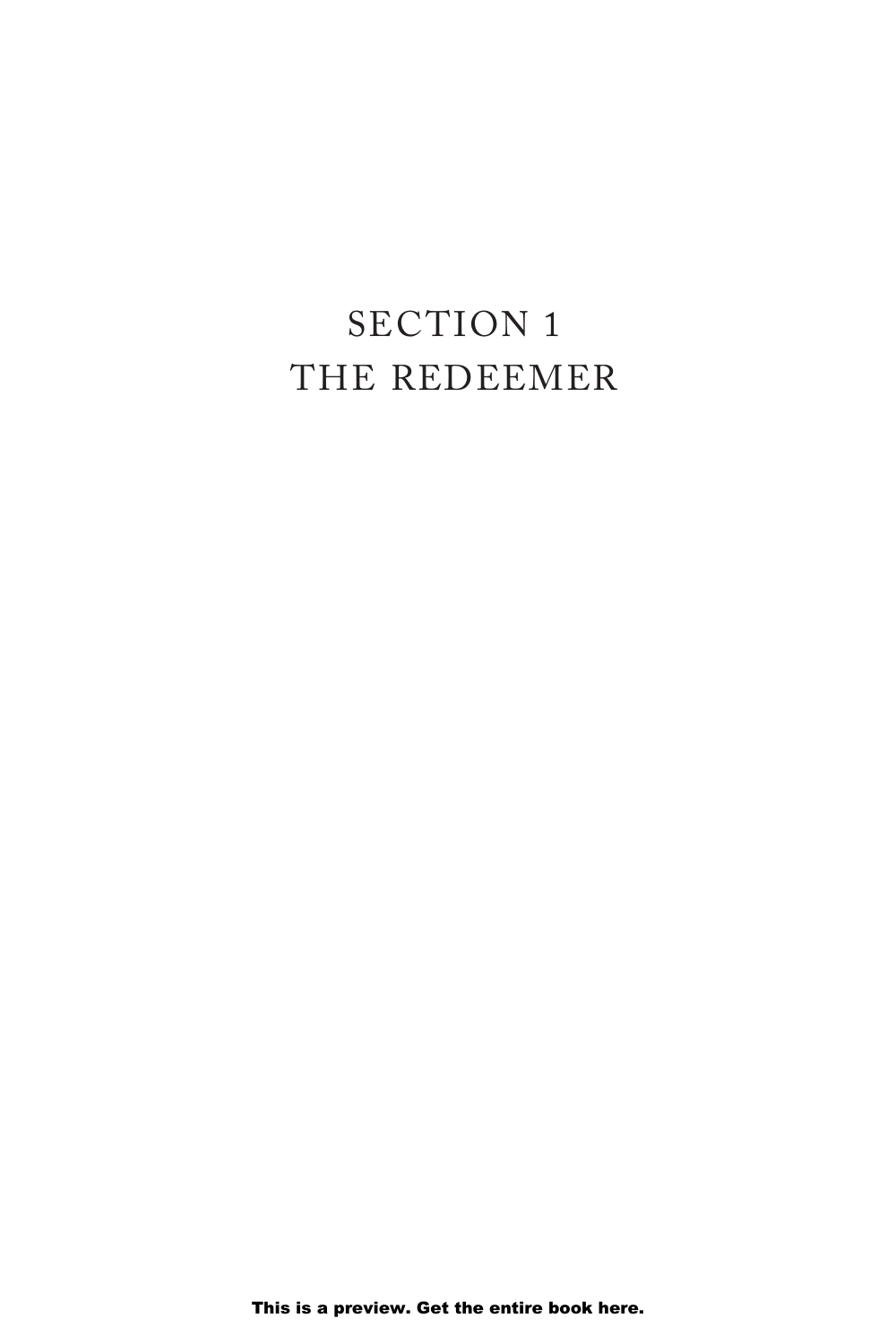## **Sonship with God**

You are all sons of God through faith in Christ Jesus.

 $-$ GALATIANS 3:26 (NKJV)

It is striking how often Paul refers to all people when it comes to the mat-<br>ter of faith, when we might think that it might not fit all people. There ter of faith, when we might think that it might not fit all people. There were all sorts of believers among the Galatians, including those to whom he had to say, "Are you so foolish? After beginning with the Spirit, are you now trying to attain your goal by human effort?" (Gal 3:3). He also found it necessary to admonish the Galatians not to gratify the desires of their sinful nature but instead to live by the Spirit (Gal 5:16).

God won't let himself be mocked. And although we might shake our heads and think that not everyone is an innocent child of God, Paul yet declares, "You are all sons of God through faith in Christ Jesus." Why does he say this? To encourage the children of God to repent and to set right what is wrong, guarding against failing in the future. For true faith has real power and significance. Genuine faith is a heartfelt trust in Christ Jesus—in Christ, the Lord who came from God and who, as a man, was anointed by God's Spirit. Jesus, the Savior, has come to save us from all sin. This faith has enormous power, and it is this and this alone that guarantees that we belong to God.

Many so-called Christians actually promote something other than faith in Christ Jesus. They focus their attention exclusively on personal improvement, on becoming free from unholy and impure thoughts and feelings, on some kind of holiness that they think they have to achieve. Yet, they never become free of their sins, and so they never dare to believe that they can become children of God. How much better it would be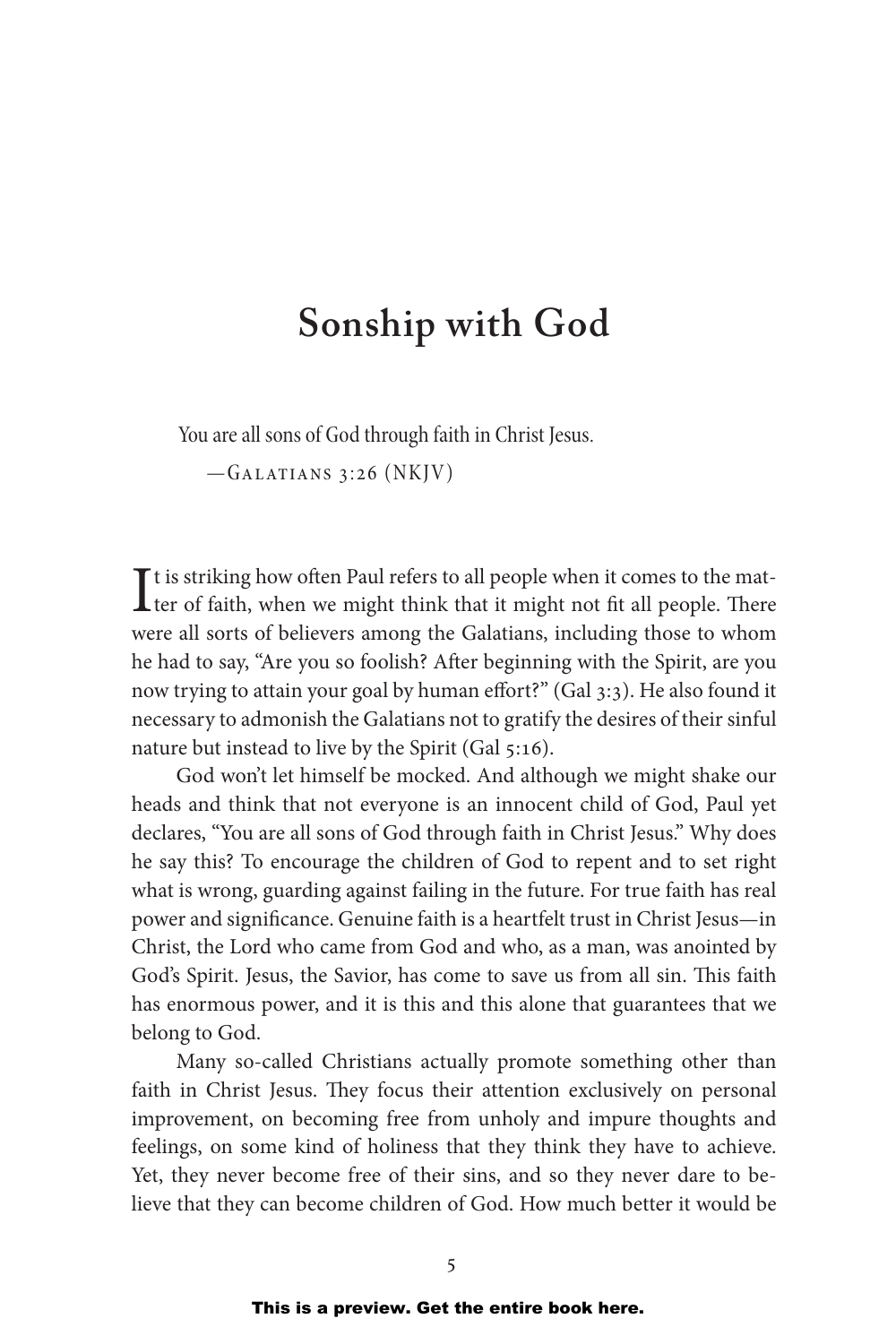#### PART I: JESUS CHRIST

if they really saw who Christ Jesus is! Jesus needs only to be understood with childlike trust: he can change weak sinners into children of God. He already accepts and treats us as his children and, as with the Galatians, he will not let our fellowship with him be destroyed even if we sin.

Let us hold firmly, therefore, to our Savior, who is here for all us sinners—for such weak, frail people as we are. As long as we don't turn faith into a "cushion," he will, in the end, free us from all our shortcomings. For his life contains too much power for anyone who possesses genuine faith for anyone who is gripped by real trust and peace of heart. Such a person will not go on sinning. Faith is not an intellectual recognition. No, it comes from knowing that Jesus is with us. Understand this! May we clearly see and accept in faith God's great compassion through Christ Jesus toward each one who commits himself to this completely, surrendering to him wholly.